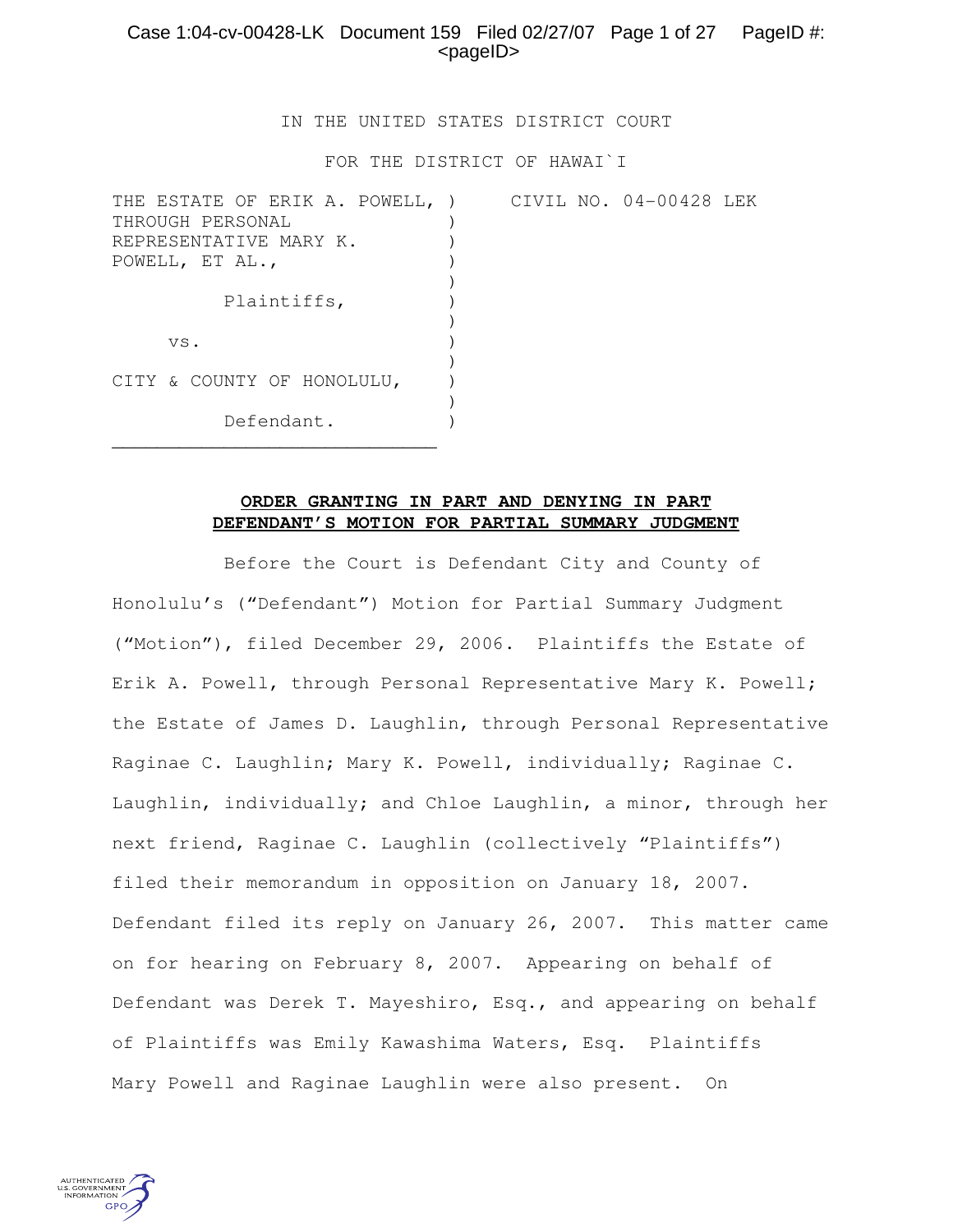## Case 1:04-cv-00428-LK Document 159 Filed 02/27/07 Page 2 of 27 PageID #: <pageID>

February 15, 2007, Defendant filed supplemental memorandum in support of the Motion and Plaintiffs filed a supplemental memorandum in opposition to the Motion. After careful consideration of the Motion, supporting and opposing memoranda, and the arguments of counsel, Defendant's Motion is HEREBY GRANTED IN PART and DENIED IN PART for the reasons set forth below.

#### **BACKGROUND**

The instant case arose from the July 19, 2002 drowning deaths of Erik Powell and James Laughlin after an incident at the Hanauma Bay Nature Preserve ("Hanauma Bay"), in the area of the bay known as the "Witches Brew". That day, Mary Powell ("Mrs. Powell"), her husband Erik Powell, and her brother James Laughlin arrived at Hanauma Bay at around 8:30 a.m. [Exh. 5 to Pltfs.' Separate and Concise Stat. of Facts in Supp. of Mem. in Opp. ("Pltfs.' Facts").] Mrs. Powell and Laughlin asked an attendant at the visitor center how to get past the coral reef to snorkel in the area beyond the reef. [Exh. 7 to Pltfs.' Facts at 56-57.] According to Plaintiffs, the attendant identified the "pull line" and "buoys" that marked the channel through the reef and told them to go through there to get to the open area of the bay. [Exh. 9 to Pltfs.' Facts.] At about 10:00 a.m., Powell and Laughlin entered the water and snorkeled in the inner area of the bay. They then decided to explore beyond the reef. [Exh. 6 to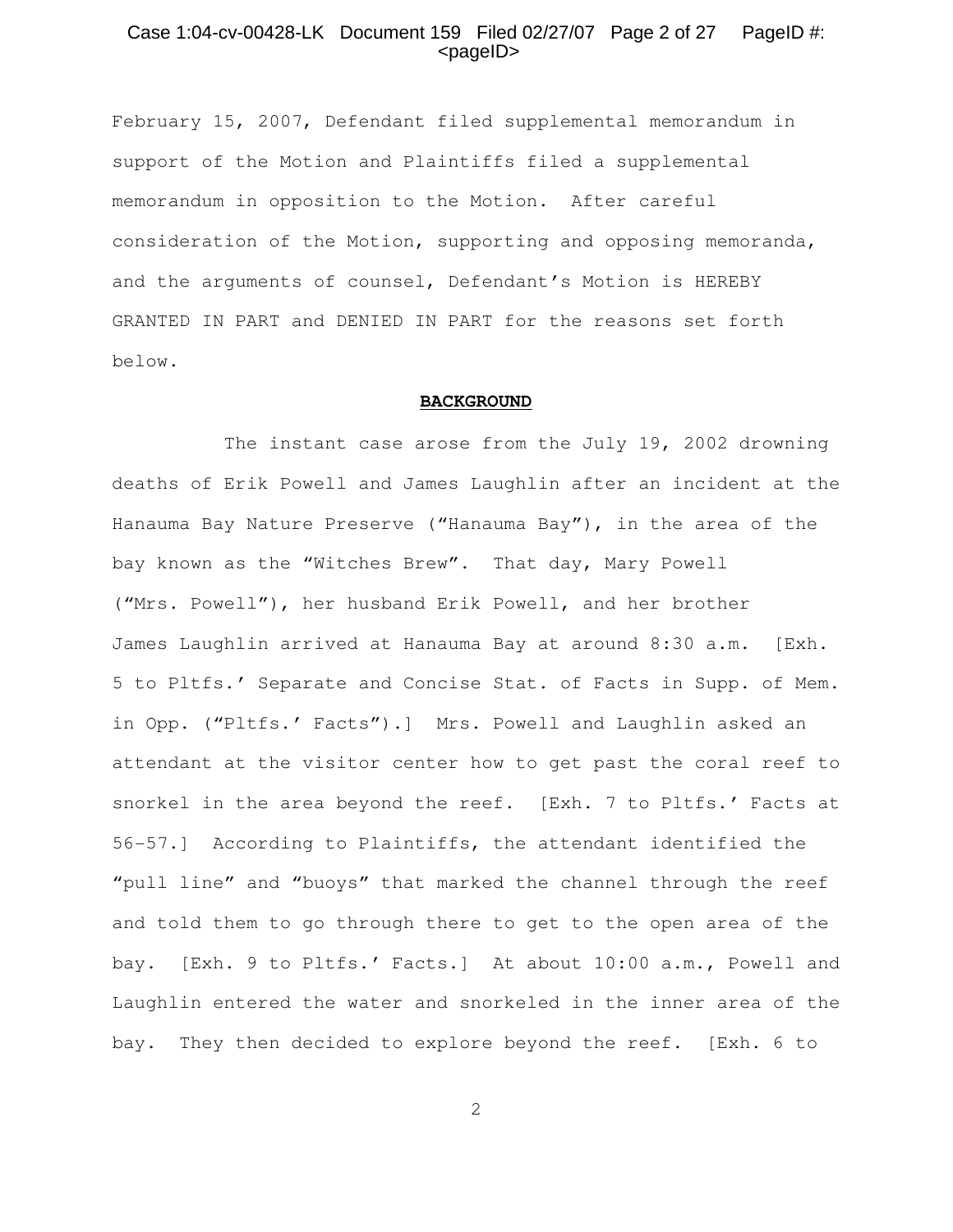## Case 1:04-cv-00428-LK Document 159 Filed 02/27/07 Page 3 of 27 PageID #: <pageID>

Pltfs.' Facts.]

That day, the park attendance was 3,773. [Exh. 37 to Pltfs.' Facts.] The Witches Brew and the area known as the "Toilet Bowl" were both closed because of the conditions that day. [Exh. 13 to Pltfs.' Facts.] Lifeguard Daniel Neves testified that there was a lot of wind and a lot of wake in the water. Coupled with the glare, it was very hard for the lifeguards to see. [Exh. 12 to Pltfs.' Facts.]

Lifeguard Clarence Moses was stationed at one of the lifeguard towers when he saw someone, later identified as Laughlin, swimming around Witches Brew Point. Laughlin appeared to be doing fine until he tried to climb out to the side of the ledge. He fell back into the water, apparently too weak to climb out. Moses sent his partner, Neves, to assist Laughlin and called his supervisor to notify him of a possible rescue. [Exh. 14 at 29.] By the time Laughlin failed in his second attempt to pull himself onto the ledge, Neves had reached the end of the beach, but still had to run down to the ledge. Moses also ran down to assist. [Exh. 15 to Pltfs.' Facts.] As Moses ran down, the acting supervisor, Ron Bregman, drove past on his truck, heading toward the scene. Neves jumped into the water and brought Laughlin to the ledge. Moses, Neves, and Bregman pulled Laughlin out of the water and performed CPR. [Exh. 18 to Pltfs.' Facts; Exh. B to Def.'s Separate and Concise Stat. of Facts in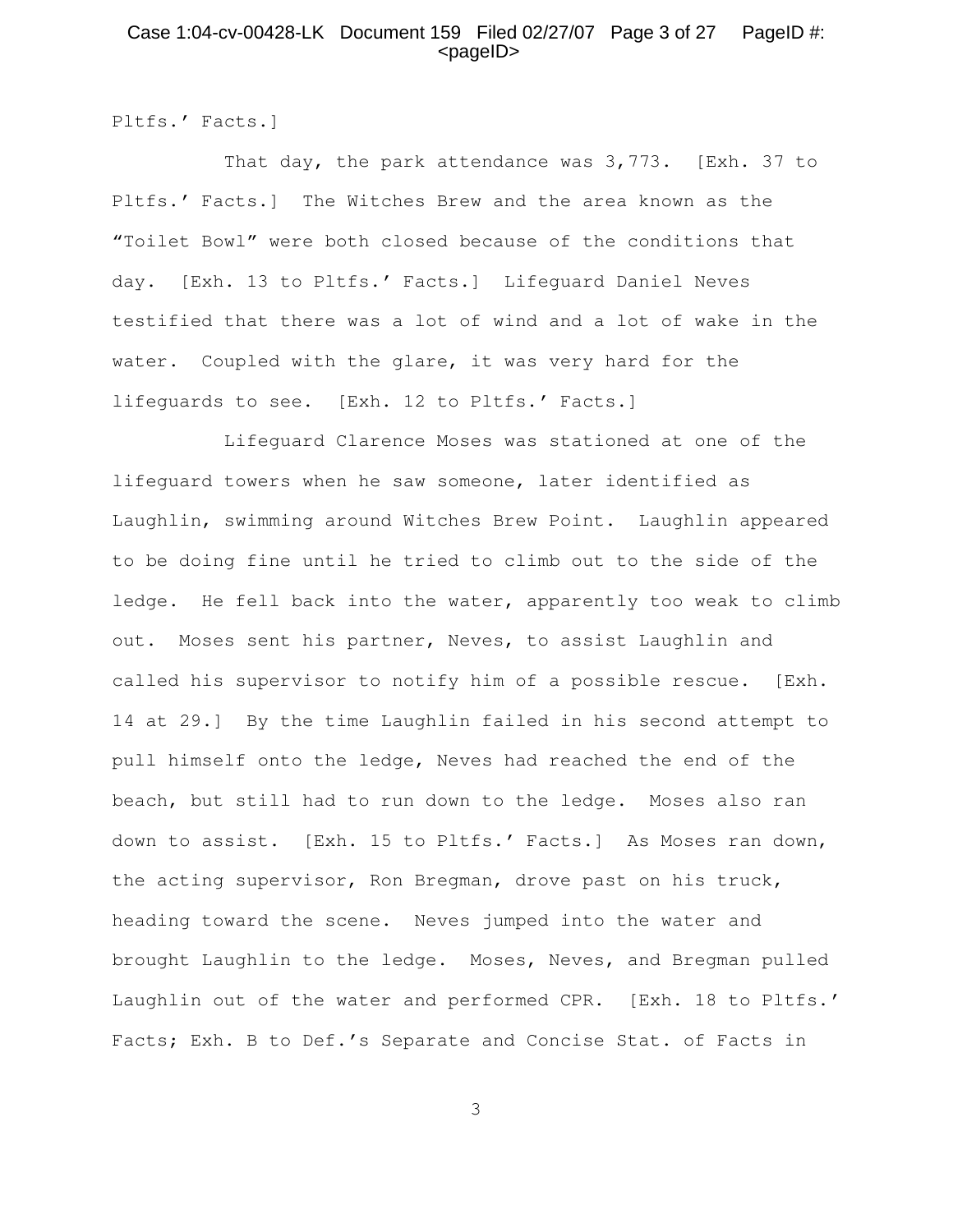## Case 1:04-cv-00428-LK Document 159 Filed 02/27/07 Page 4 of 27 PageID #: <pageID>

Supp. of Motion ("Def.'s Facts") at 33-34.] Laughlin vomited during CPR and the amount of vomit made resuscitation difficult. [Exh. C to Def.'s Facts at 58-59.] The lifeguards continued CPR until the ambulance arrived. [Exh. B to Def.'s Facts at 37.]

After the ambulance left, the lifeguards questioned other bay patrons to determine the swimmer's identity. After they determined that he may not have been in the water alone, they called for the mobile rescue team, which operates the jet ski. [Id. at 38-39.] Lifeguards Billy Goodwin and Rob Dorr were operating the jet ski that day. They were at Sandy Beach when they got the call. As they arrived at Hanauma Bay, Moses was going to a lookout area to get a better view of the bay. He spotted Powell's body and Goodwin and Dorr launched the jet ski. This was about half an hour after they pulled Laughlin out of the water. Goodwin and Dorr picked up Powell and performed CPR. [Exh. D to Def.'s Facts at 11, 22-23.] Both Powell and Laughlin were later pronounced dead from drowning. [Exh. 21 to Pltfs.' Facts.]

At the time of the incident, Hanauma Bay had three warning signs concerning the strong current. According to Defendant, the signs and the placement thereof had been approved by the chairperson of the Board of Land and Natural Resources, in compliance with Act 190. At the time of the incident, these signs had not been vandalized or removed and they were legible.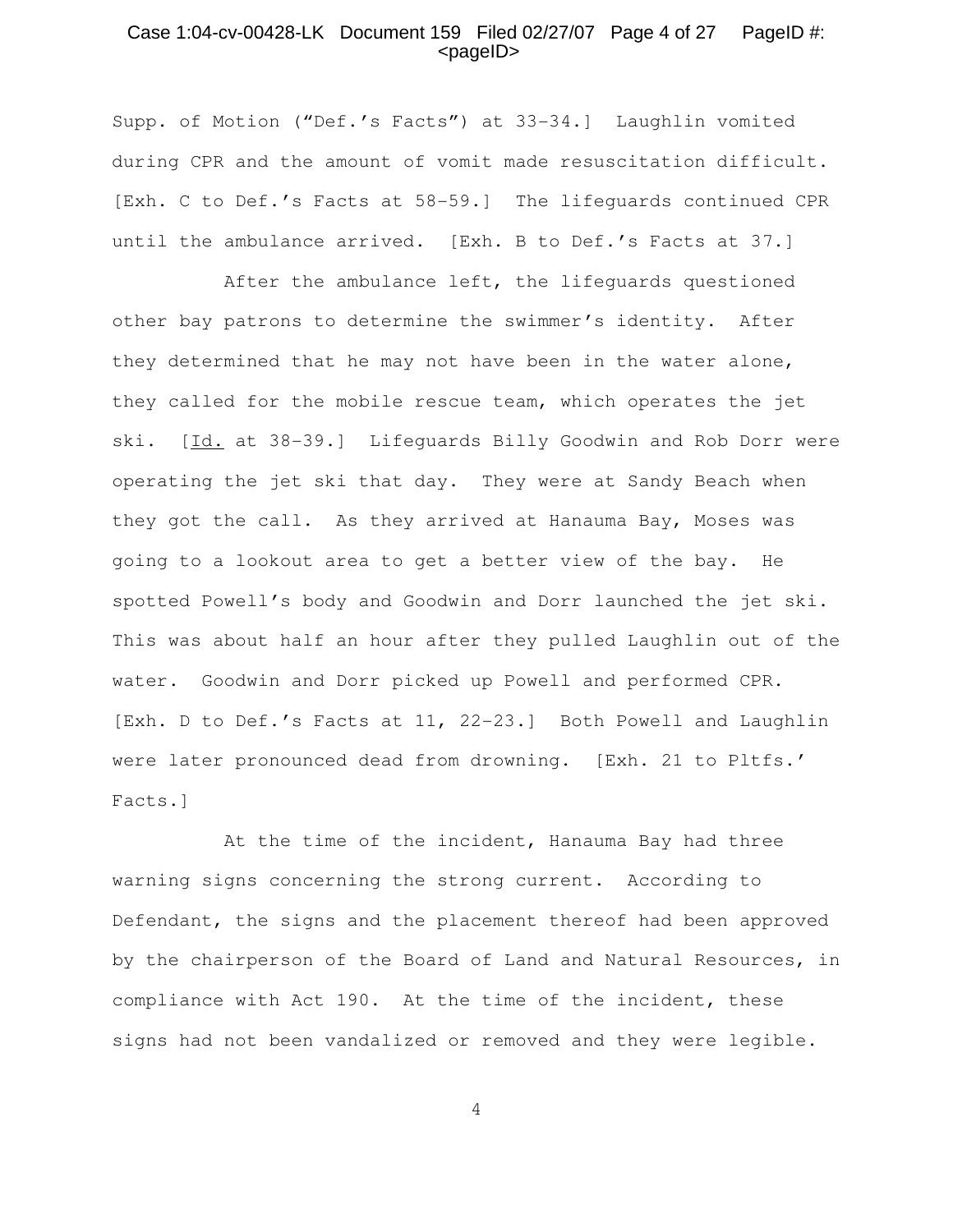### Case 1:04-cv-00428-LK Document 159 Filed 02/27/07 Page 5 of 27 PageID #: <pageID>

[Def.'s Facts, Decl. of Ralph S. Goto ("Goto Decl.") at ¶¶ 5-7; Exh. E to Def.'s Facts (pictures depicting the signs on the day of the incident).]

In the instant Motion, Defendant seeks summary judgment in its favor as to all claims pertaining to Powell's death. Defendant argues that, because no one saw what happened to Powell, Plaintiffs cannot demonstrate that Defendant's alleged negligence was the proximate cause of his death.

Defendant also argues that, pursuant to Act 190, the posted warning signs are presumed to be legally adequate warnings of the strong currents. Plaintiffs' water safety expert, Thomas Ebro, opined that the strong currents led Powell and Laughlin to the Witches Brew. Ebro believes that Powell inadvertently inhaled some water, which caused him to drown. Defendant argues that it complied with Act 190 and the signs are presumed to be adequate warnings of the dangerous currents in the bay. Defendant argues that it is entitled to summary judgment on Plaintiffs' claims based on inadequate warnings.

Defendant states that, under Hawai`i law, county lifeguards are only liable for gross negligence or wanton conduct. Plaintiffs have not alleged that the lifeguards were grossly negligent or acted wantonly. Paragraph 15 of the Complaint only alleges that the lifeguards acted negligently in failing to keep a proper lookout for swimmers in distress.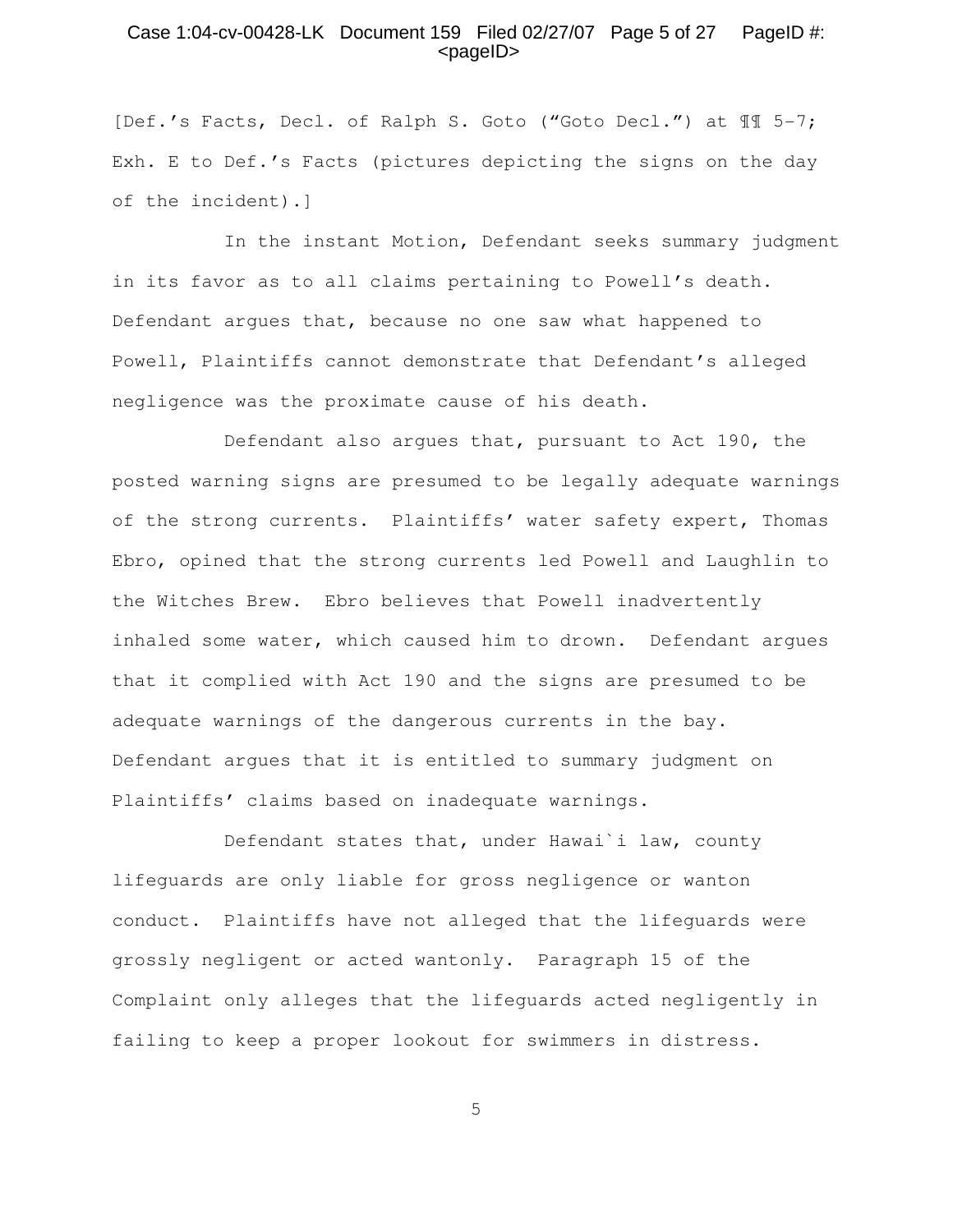## Case 1:04-cv-00428-LK Document 159 Filed 02/27/07 Page 6 of 27 PageID #: <pageID>

Defendant argues that Plaintiffs only alleged simple negligence, to which county lifeguards are immune from suit. Defendant argues that those claims must be dismissed.

Even assuming, arguendo, that the Complaint sufficiently alleges gross negligence or wanton conduct, Plaintiffs have not submitted any evidence supporting the allegations. Plaintiffs' water safety expert, Mr. Ebro, does not have any evidence to support his opinion that the lifeguards were grossly negligent because they did not see Powell and Laughlin swim toward the Witches Brew. His opinion is not based upon any evidence that the lifeguards failed to see them because of indifference or utter forgetfulness of their duties, nor did Mr. Ebro have evidence that the lifeguards' actions were heedless or in palpable violation of their duties. Defendant therefore urges the Court to disregard Mr. Ebro's opinion.

Defendant also asserts that the visitor center worker referenced in Count II of the Complaint, who allegedly told Powell and Laughlin's group to swim at Witches Brew, was not a City employee or agent. Defendant states that the visitor center staff is comprised of volunteers with the University of Hawai`i and Defendant argues that it is not liable for their conduct. Even if the person were a City employee or agent, Defendant denies that she directed the group to swim in the Witches Brew area. She merely told them where to swim past the reef. She did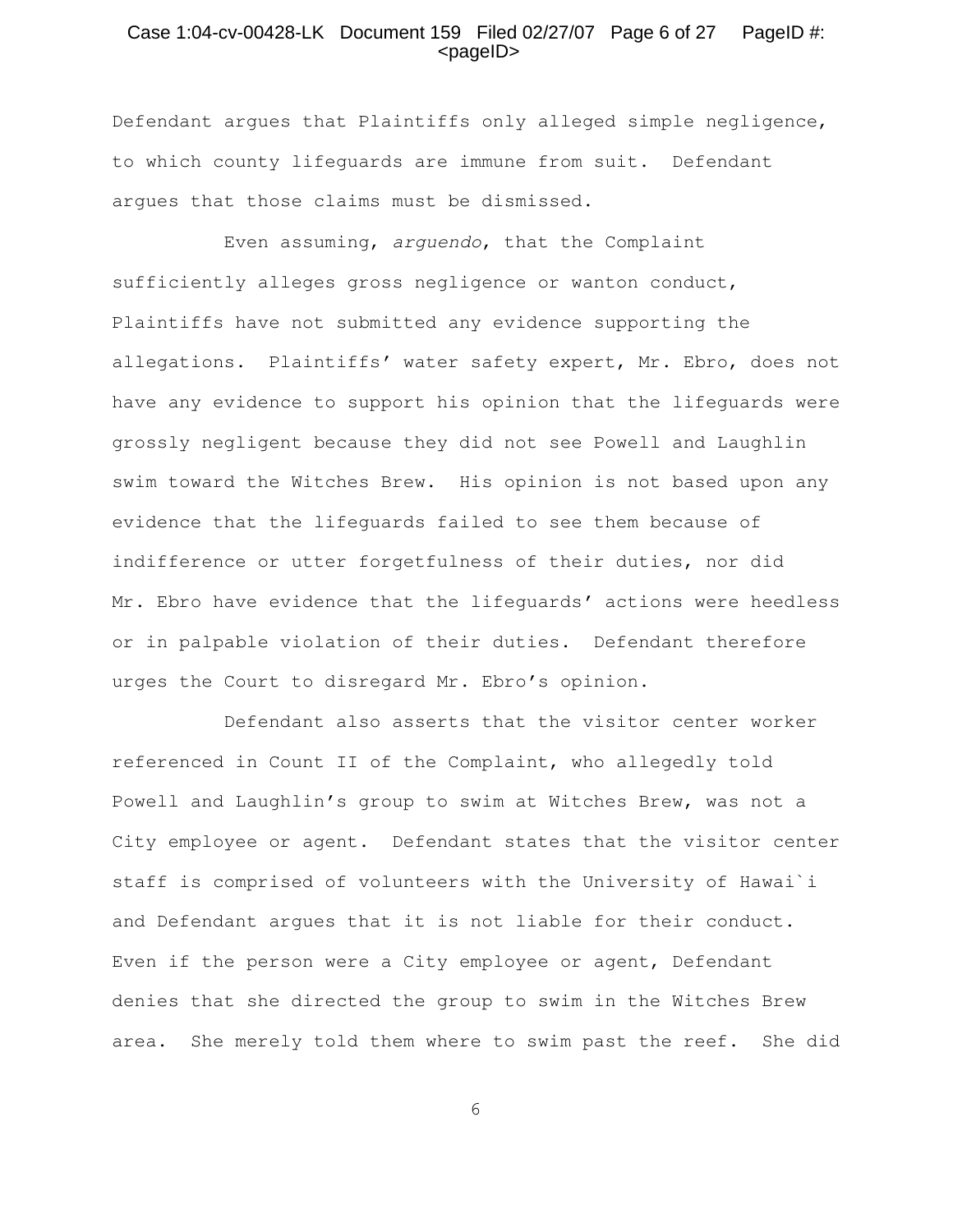## Case 1:04-cv-00428-LK Document 159 Filed 02/27/07 Page 7 of 27 PageID #: <pageID>

not direct them to swim at any particular area beyond the reef. Another unidentified person had already told them where to swim.

Finally, Defendant argues that the Court must dismiss Plaintiffs' request for punitive damages because Hawai`i law does not allow for the recovery of punitive damages from a municipality.

Plaintiffs filed their memorandum in opposition on January 18, 2007. Plaintiffs argue that Defendant is not entitled to summary judgment based solely on the fact that no one saw Powell drown because proximate cause can be established through circumstantial evidence. In Plaintiffs' view, the evidence establishes that, but for the lifeguards' gross negligence, Powell would not have drowned. In the alternative, they argue that there are genuine issues of fact that should be resolved at trial, particularly because Plaintiffs' case is based on Defendant's failure to implement adequate safety procedures. Further, Defendant should not be allowed to use the lack of adequate lifeguards as a defense because it created that condition and the condition led to Powell's drowning.

Plaintiffs note that as many as 4,000 visitors a day come to Hanauma Bay. As of July 2002, seven people had already drowned at Hanauma Bay that year. Despite this, Hanauma Bay only had four lifeguards, manning two lifeguard towers. [Exhs. 1-3 to Pltfs.' Facts.] At times there would only be two guards on duty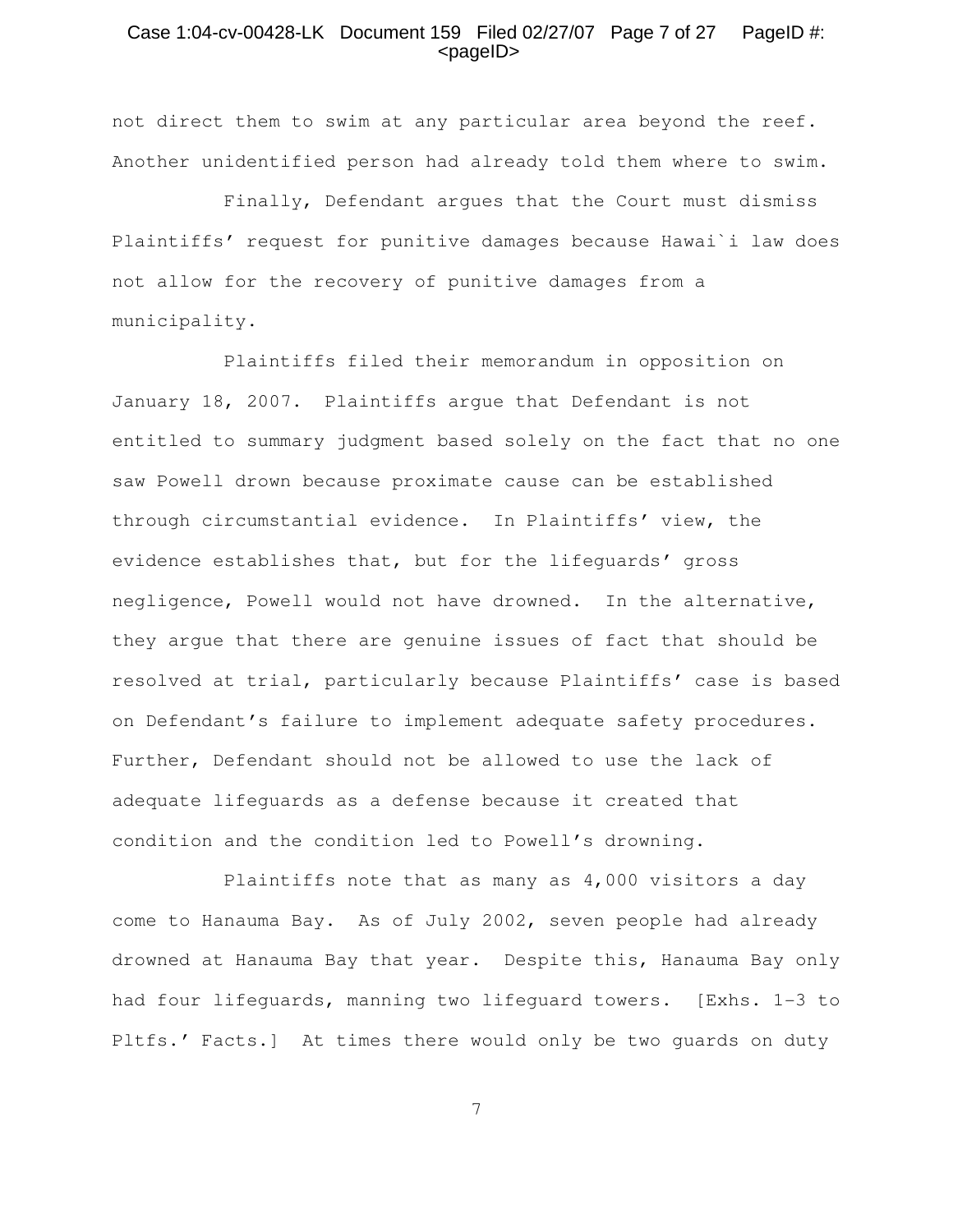## Case 1:04-cv-00428-LK Document 159 Filed 02/27/07 Page 8 of 27 PageID #: <pageID>

because of breaks. [Exh. 24 to Pltfs.' Facts.] Hanauma Bay increased the number of lifeguards after 2002. [Exh. 2 to Pltfs.' Facts.] Further, the lifeguards testified during their depositions that it was difficult to monitor swimmers in the area because they were face down for most of the time. [Exh. 4 to Pltfs.' Facts.] Bregman testified that eighty to ninety percent of rescues occurred in the cable channel, known as "the Slot", or in the outer reef because people who get caught in the current get sucked into the undertow. [Exh. 22 to Pltfs.' Facts at 40- 41.]

Plaintiffs argue that the lack of appropriate safety measures at Hanauma Bay on the day in question was the proximate cause of Powell and Laughlin's death. Given the conditions on the day in question, the outer reef was closed. Powell and Laughlin, however, were able to swim through the channel undetected and were gone for at least an hour. Plaintiffs argue that there should have been more safety precautions to adequately monitor the closed area and to warn visitors to stay away from the area. If such procedures had been in place, Powell and Laughlin would not have entered the area. Plaintiffs also argue that, based on the lifeguards' deposition testimony, Hanauma Bay was grossly understaffed and, if there had been more lifeguards, Powell and Laughlin would have been spotted sooner. [Exhs. 23 & 25 to Pltfs.' Facts.] Further, the single emergency rescue jet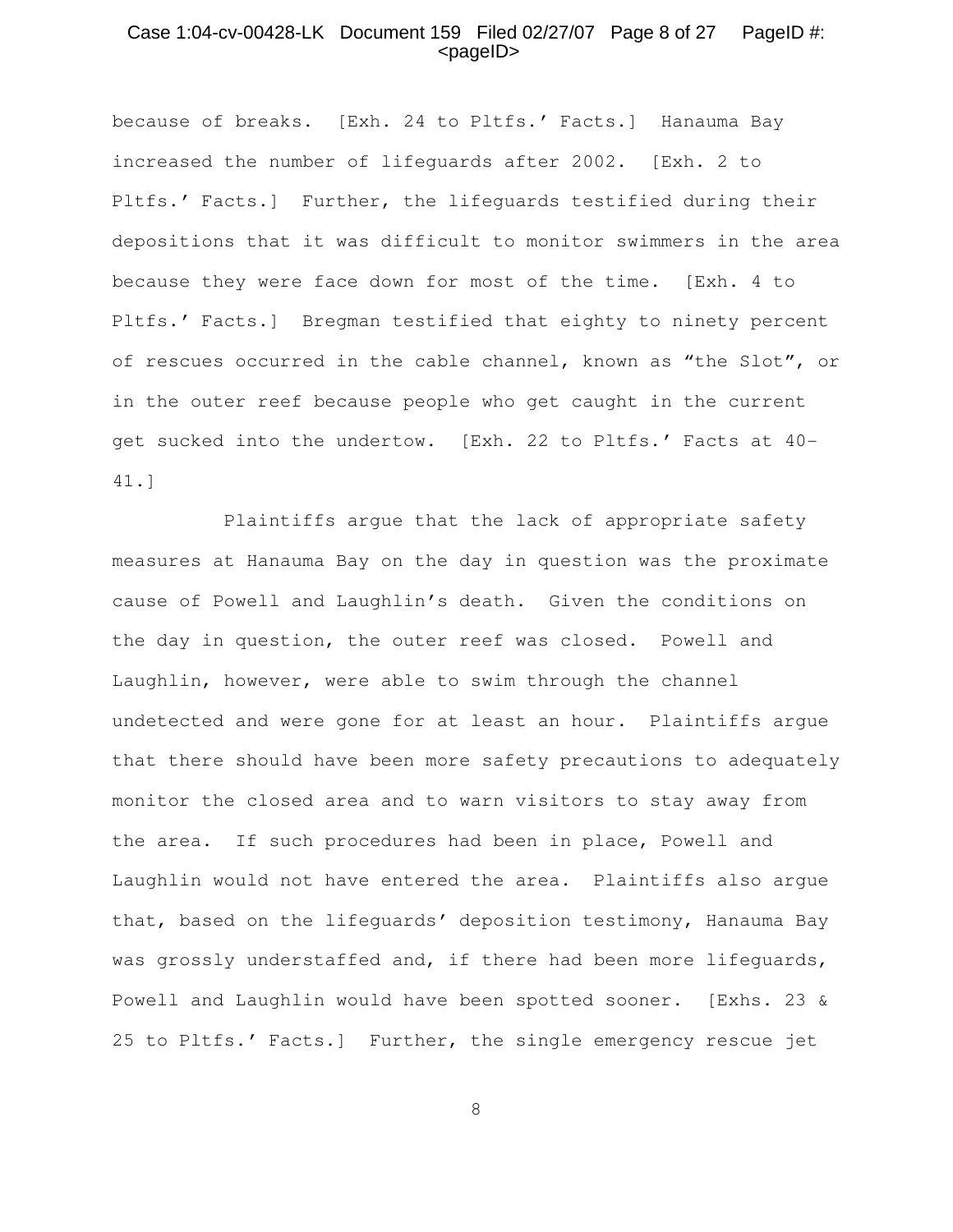## Case 1:04-cv-00428-LK Document 159 Filed 02/27/07 Page 9 of 27 PageID #: <pageID>

ski served Kailua Beach, Waimanalo, Makapuu, Sandy Beach, and Hanauma Bay and had to be towed by truck between the beaches. Neves testified that one jet ski is not sufficient to cover these areas and that, if the jet ski had been on site, both men might have been saved. [Exh. 26 to Pltfs.' Facts at 109.] Ralph Goto, the administrator for Ocean Safety and Lifeguard Services, testified that he had the authority to transfer lifeguards from one beach park to another, but that he had never done so. [Exh. 28 to Pltfs.' Facts.] Goto also considered assigning a lifeguard to be in the water but concluded that wasn't justified. [Exh. 30 to Pltfs.' Facts.] James Howe, the highest officer under Goto, testified that, despite the number of drowning incidents at Hanauma Bay that year, he did not ask for additional lifeguards. [Exh. 27 to Pltfs.' Facts.] In addition, Plaintiffs argue that the buoys marking the cable channel were misleading to swimmers. There was no indication that the buoys marked a dangerous area; they appeared to invite swimmers to venture through the marked area to the outer reef. Mrs. Powell thought that the buoys were a pull line, based on the information she got from the visitor center attendant. [Exh. 7 to Pltfs.' Facts at 57.] Further, the buoys are not marked with any warnings and their purpose is not clear. Even Bergman testified at his deposition that they served as a warning, but "[i]t might help them when they are trying to return to shore outside the reef. It may help them identify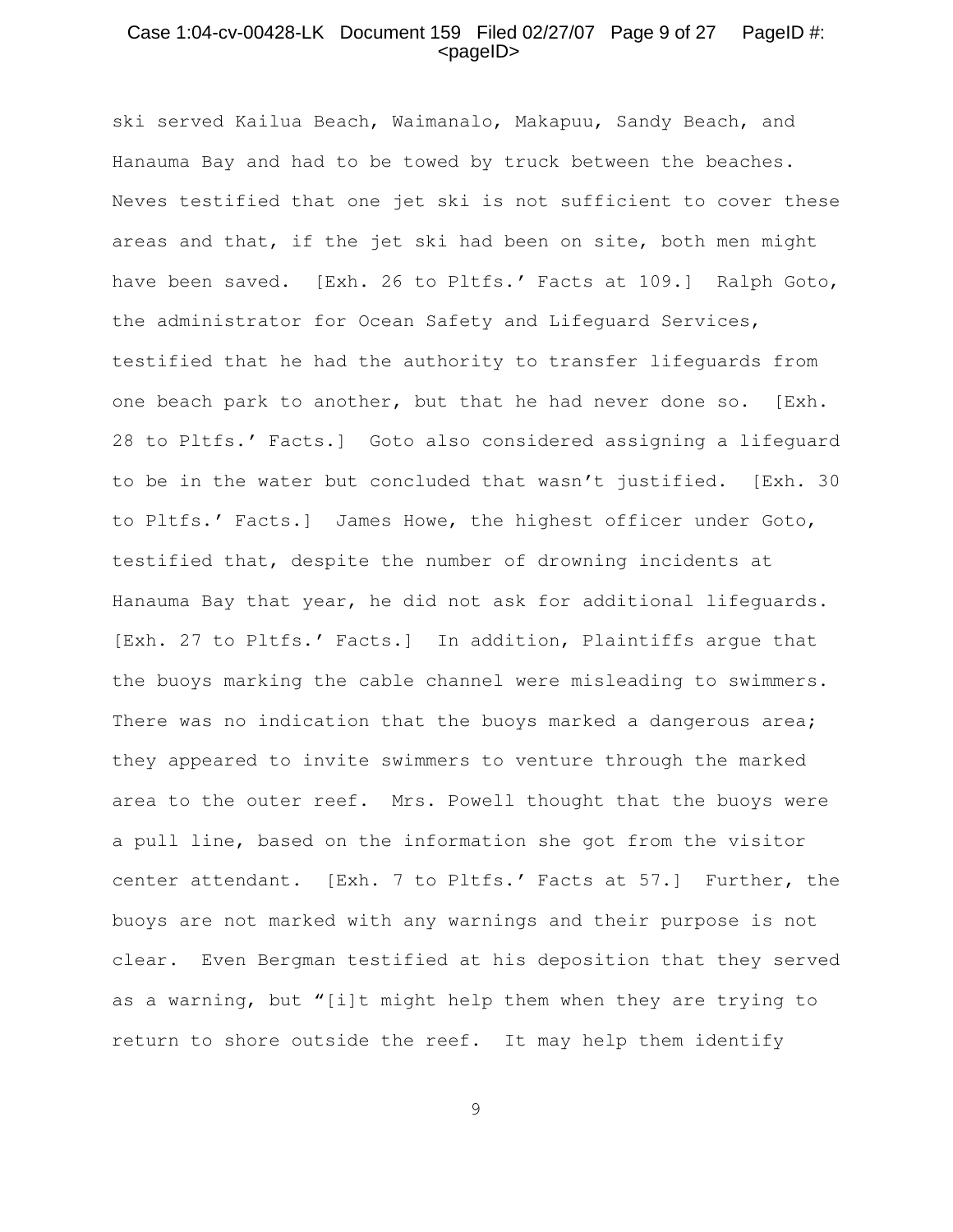## Case 1:04-cv-00428-LK Document 159 Filed 02/27/07 Page 10 of 27 PageID #: <pageID>

where they can swim through, rather than swim over the reef." [Exh. 32 to Pltfs. Facts at 58.] Plaintiffs argue that whether these circumstances were a substantial factor in Powell's death is a factual determination for the jury to decide.

Plaintiffs also argue that Defendant is not entitled to summary judgment on their claim that the warnings signs were inadequate. Plaintiffs concede that Act 190 provides a conclusive presumption regarding the counties' duty to warn of dangerous conditions at beach parks, but they argue that Defendant has not established that it met the requirements of Act 190. Although Defendant has stated that the Chairperson of the Board of Land and Natural Resources approved the signs prior to the incident, Defendant has not produced any admissible evidence to this effect and has not established that the chairperson consulted the governor's task force. Mr. Goto's declaration did not establish that he personal knowledge of those facts. Further, Plaintiffs argue that areas of Hanauma Bay known as "the slot" or "cable channel" were not clearly identified as hazardous areas.

Plaintiffs also argue that, under notice pleading, they adequately pled gross negligence and wanton conduct. Plaintiffs point to various paragraphs in the Complaint which specifically allege gross negligence and wanton conduct. Plaintiffs also argue that summary judgment is not appropriate because there are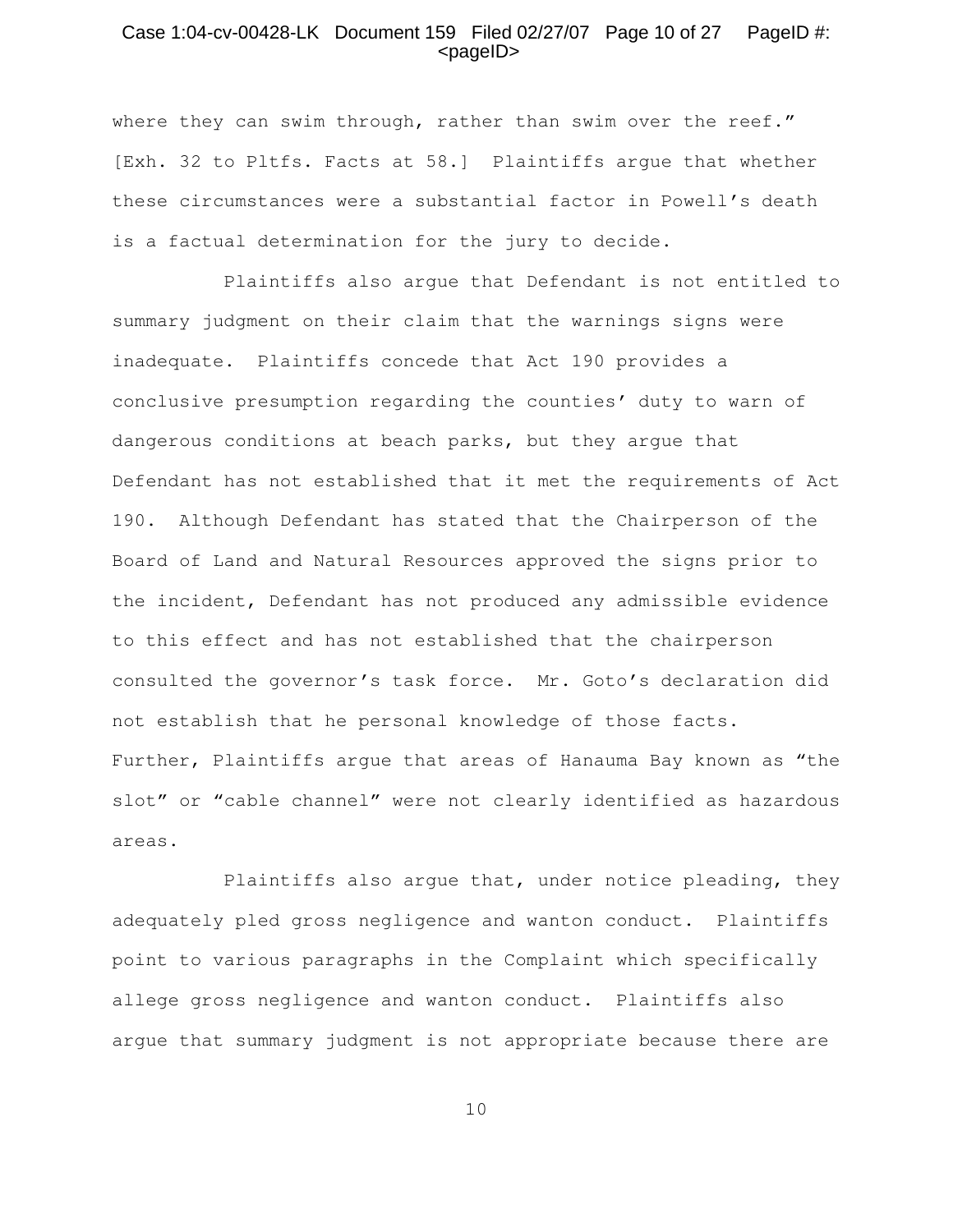## Case 1:04-cv-00428-LK Document 159 Filed 02/27/07 Page 11 of 27 PageID #:  $<$ pageID $>$

genuine issues of material fact regarding whether Defendant was grossly negligent.

Plaintiffs argue that Defendant is not entitled to summary judgment as to the allegations in Count II regarding the visitor center worker. Although Defendant has denied that the worker was a City employee or agent, Defendant has not produced any evidence establishing this fact. In addition, Count II included other allegations of gross negligence, not just those regarding the visitor center employee.

Finally, Plaintiffs concede that punitive damages are not available in this case pursuant to Hawai`i law.

Defendant filed its reply on January 26, 2007, primarily reiterating arguments raised in the Motion. In addition, Defendant argues that Plaintiffs can only speculate that rough ocean conditions, under staffing, and/or confusing buoys were the cause of Powell and Laughlin's deaths. Further, Defendant asserts that Powell and Laughlin were not in fact confused by the buoys. They chose to swim past them because they wanted to see things beyond the reef.

Defendant argues that Mr. Goto has the personal knowledge to testify to Hanauma Bay's compliance with Act 190 because he has been a member of the task force established under Act 190 since its inception. Defendants also submitted a supplemental declaration by Mr. Goto with supporting documents to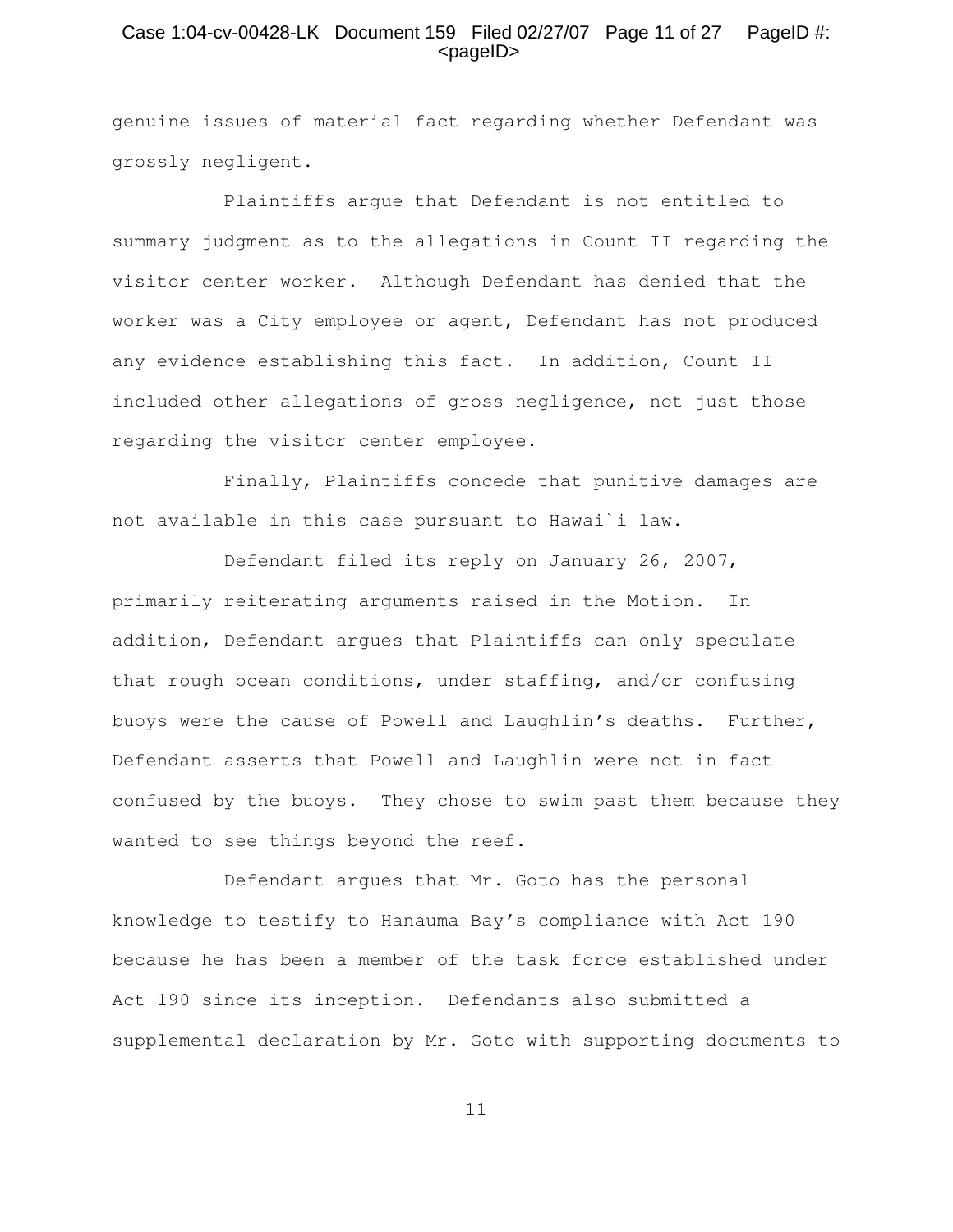## Case 1:04-cv-00428-LK Document 159 Filed 02/27/07 Page 12 of 27 PageID #: <pageID>

establish Hanauma Bay's compliance with Act 190. [Exhs. H & I to Reply.] Defendant argues that the Court should not consider the purported expert reports attached to Plaintiffs' memorandum in opposition because they do not comply with Rule 56. Further, the Court should not consider Richard Gill's declaration and the associated exhibits because Plaintiffs did not establish that he has expertise in water safety.

#### **STANDARD**

Summary judgment is appropriate when "the pleadings, depositions, answers to interrogatories, and admissions on file, together with the affidavits, if any, show that there is no genuine issue as to any material fact and that the moving party is entitled to a judgment as a matter of law." Fed. R. Civ. P. 56(c). The moving party bears the initial burden of establishing that there is no genuine issue of material fact. See MetroPCS, Inc. v. City & County of San Francisco, 400 F.3d 715, 720 (9th Cir. 2005). There is no genuine issue of material fact if, based on the record as a whole**,** a rational trier of fact could not find for the non-moving party. See Matsushita Elec. Indus. Co., Ltd. v. Zenith Radio Corp., 475 U.S. 574, 587 (1986). "A material fact is one that may affect the decision, so that the finding of that fact is relevant and necessary to the proceedings." W. Sunview Props., LLC v. Federman, 338 F. Supp. 2d 1106, 1114 (D. Hawai`i 2004) (citing Anderson v. Liberty Lobby, Inc., 477 U.S.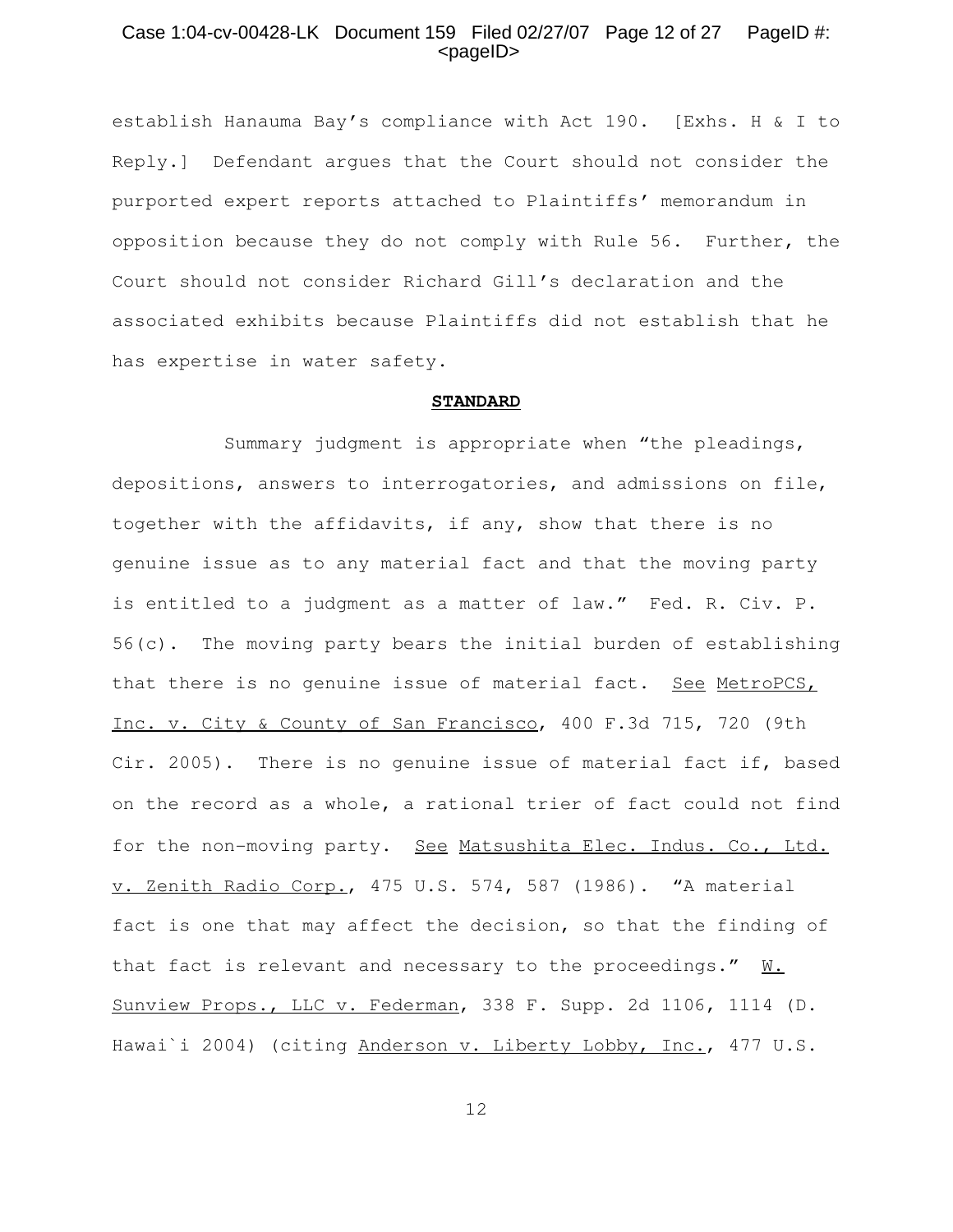### Case 1:04-cv-00428-LK Document 159 Filed 02/27/07 Page 13 of 27 PageID #:  $<$ pageID $>$

242, 248 (1986)).

If the moving party meets its burden, the non-moving party must then present evidence that there is a genuine issue of material fact for trial. In considering a motion for summary judgment, a court must resolve all disputed issues of fact in favor of the non-moving party. See MetroPCS, 400 F.3d at 720. Further, "[i]n ruling on a motion for summary judgment, the court must bear in mind the actual quantum and quality of proof necessary to support liability under the applicable law."  $\mathbb{W}$ . Sunview, 338 F. Supp. 2d at 1114 (citation omitted).

#### **DISCUSSION**

In the instant Motion, Defendant seeks summary judgment on the following issues: 1) all claims pertaining to Powell's death; 2) all claims alleging that Hanauma Bay's hazardous conditions warning signs are inadequate; 3) all claims arising from the lifeguards' alleged negligence; 4) the claims in Count II regarding the visitor center worker; and 5) Plaintiffs' request for punitive damages.

#### **I. Liability for Powell's Death**

In diversity cases, federal courts apply state substantive law. See Freund v. Nycomed Amersham, 347 F.3d 752, 761 (9th Cir. 2003). Under Hawai`i law,

> an actor's negligent conduct is a legal cause of harm to another if (a) his or her conduct is a substantial factor in bringing about the harm, and (b) there is no rule of law relieving the actor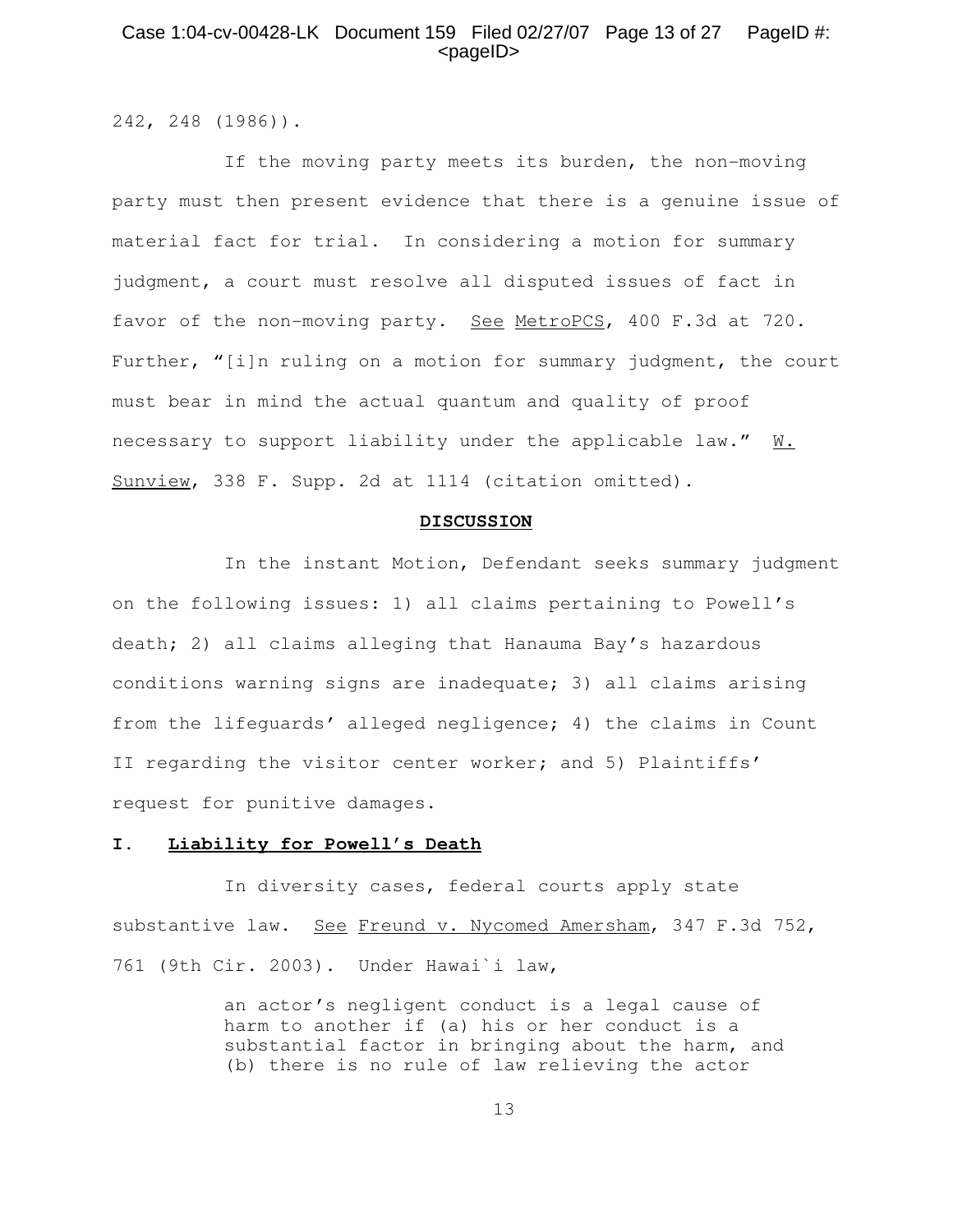#### Case 1:04-cv-00428-LK Document 159 Filed 02/27/07 Page 14 of 27 PageID #:  $<$ pageID $>$

from liability because of the manner in which his or her negligence has resulted in the harm. The first prong of the test for the presence of legal causation contemplates a factual determination that the negligence of the defendant was more likely than not a substantial factor in bringing about the result complained of. In this regard, a defendant's negligence need not have been the whole cause or the only factor in bringing about the harm. It [i]s enough that his or her negligence was a substantial factor in causing [the] plaintiff's injuries. The second prong contemplates . . . whether there are policy concerns or rules of law that would prevent imposition of liability on the negligent party although his [or her] negligence was clearly a cause of the resultant injury.

Doe Parents No. 1 v. State, Dep't of Educ., 100 Hawai'i 34, 85, 58 P.3d 545, 596 (2002) (citations and quotation marks omitted) (alterations in original). Defendant argues that it is entitled to summary judgment as to all claims arising from Powell's death because there is no evidence that Defendant's actions were a substantial factor in bringing about his death.

No one saw what happened to Powell and Laughlin between the time that they swam past the coral reef until Moses saw Laughlin swimming near Witches Brew Point. Further, no one saw the events that led up to Powell's death. Defendants argue that any number of factors, which are unrelated to the dangerous conditions of the day and Defendant's alleged failure to warn Powell of those conditions, could have caused his death. For example, Powell could have had severe cramps in the water because he ate a big meal shortly before swimming. Defendant therefore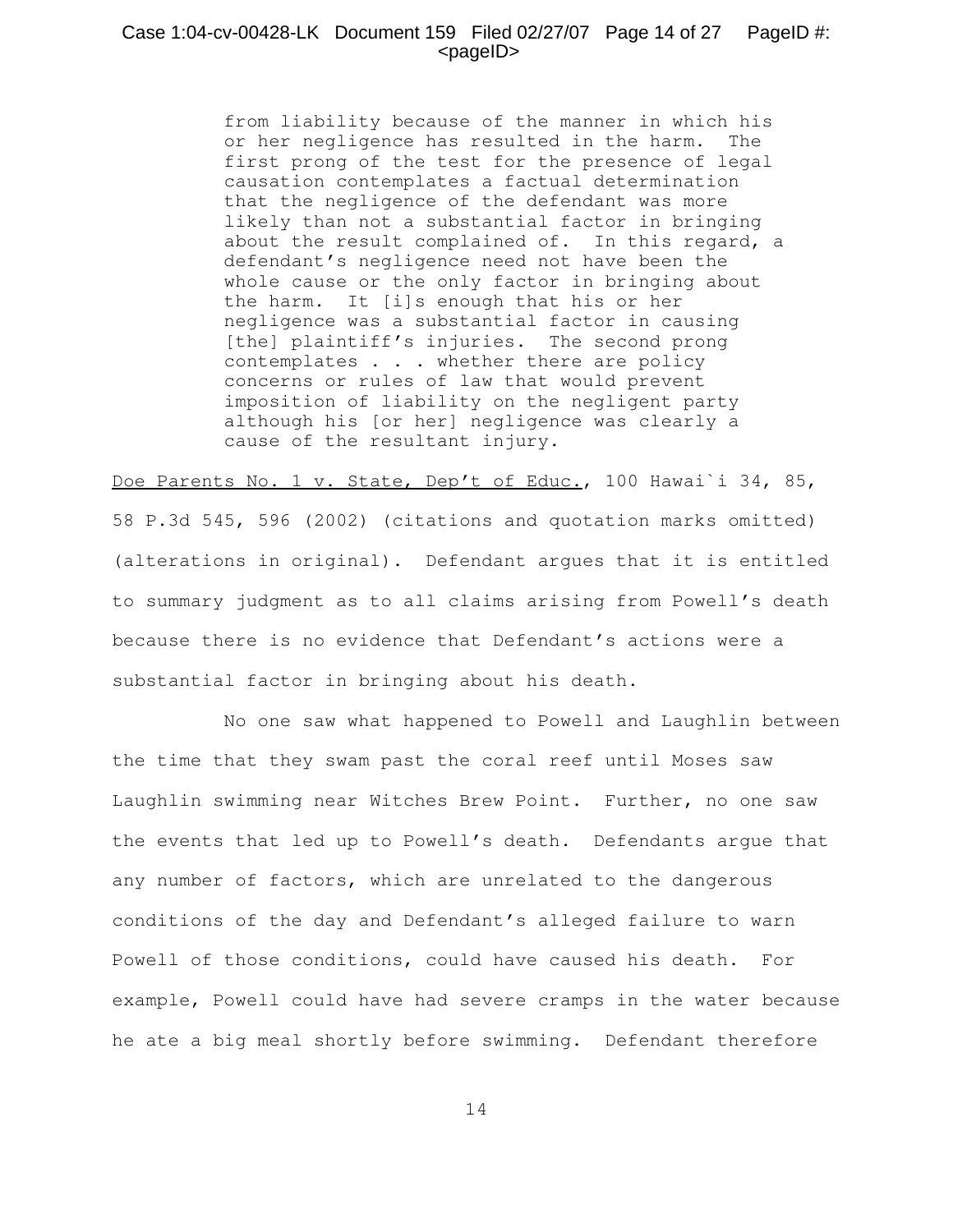## Case 1:04-cv-00428-LK Document 159 Filed 02/27/07 Page 15 of 27 PageID #: <pageID>

argues that, even construing the evidence in the light most favorable to Plaintiffs, they cannot establish a prima facie case because they cannot prove the element of causation.

As noted above, the causation issue "a factual determination that the negligence of the defendant was more likely than not a substantial factor in bringing about" Powell's death. See Doe Parents No. 1, 100 Hawai'i at 85, 58 P.3d at 596 (emphasis added). It is undisputed that Powell: went snorkeling at Hanauma Bay; entered an area that was supposed to be closed due to dangerous conditions that day; and eventually died from drowning. It is true that no one knows the precise events which lead to his drowning, but the fact remains that Powell died while engaged in an activity that Defendant invites the public to engage in at Hanauma Bay and his death was related to this activity.

Plaintiffs have argued that Defendant's negligence in the following areas contributed to the proximate cause of Powell's death: the rough conditions on that day and Defendant's failure to adequately warn swimmers or to keep them away from dangerous areas; an insufficient number of lifeguards to monitor the number of people at Hanauma Bay; and the fact that the buoys sent conflicting signals to swimmers and led them to believe that they could swim through those areas. Plaintiffs have offered some evidence in support of each of these factors. Even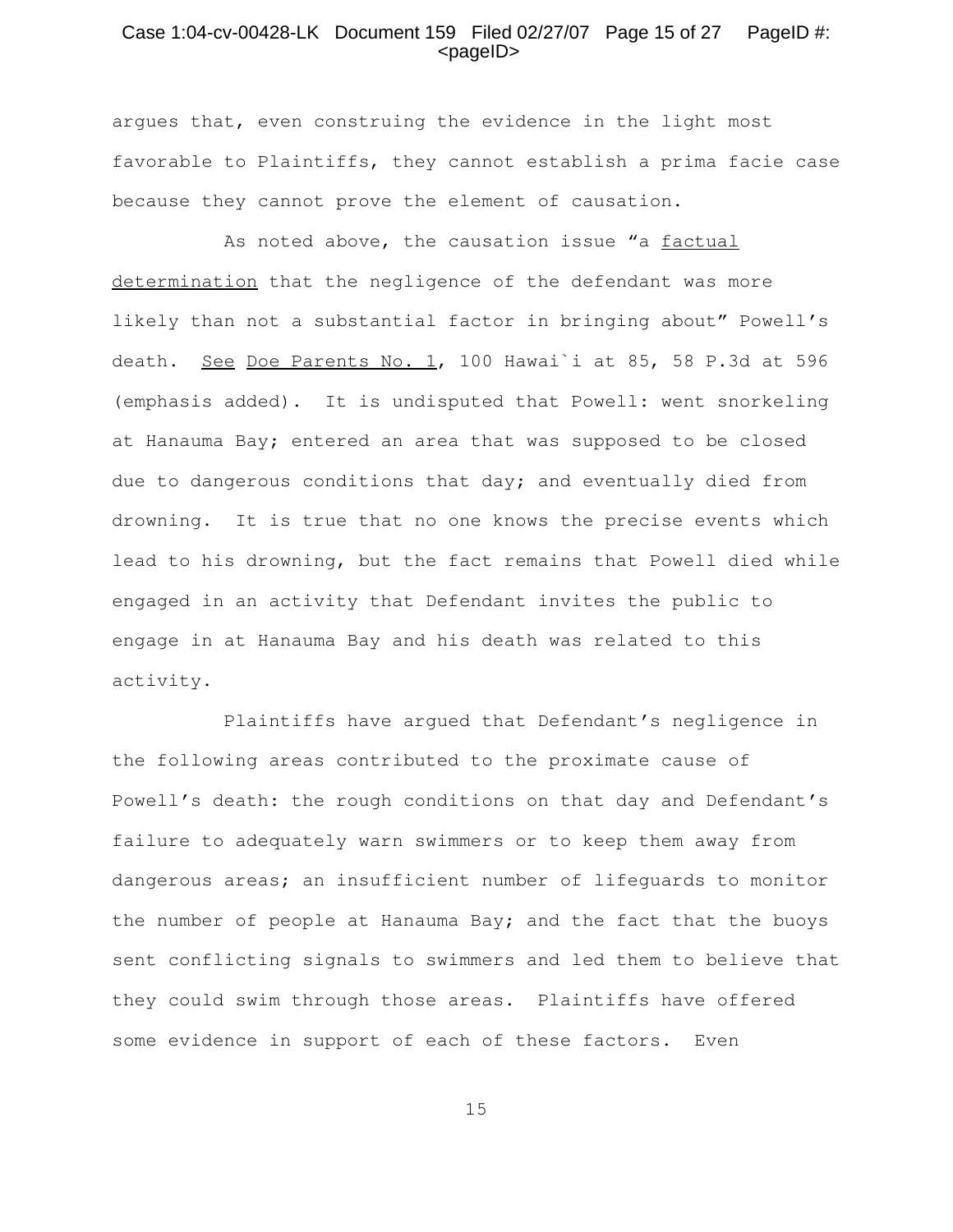### Case 1:04-cv-00428-LK Document 159 Filed 02/27/07 Page 16 of 27 PageID #:  $<$ pageID $>$

assuming, arguendo, that another factor unrelated to the City's conduct contributed to Powell's death, these allegedly negligent actions and omissions could have also been substantial factors. This Court finds that there are genuine issues of material fact regarding the cause of Powell's death and that the jury must make the factual determinations relevant to causation. This Court therefore DENIES Defendant's request for summary judgment as to Plaintiffs' claims arising from Powell's death based on their alleged failure to establish causation.

#### **II. Adequacy of Defendant's Warnings**

Defendant argues that it is entitled to summary judgment on all of Plaintiffs' claims based on Defendant's alleged failure to warn Powell and Laughlin of the hazardous conditions in Hanauma Bay. Defendant argues that, pursuant to Act 190, the signs in place at Hanauma Bay on the day in question are conclusively presumed to be legally adequate warnings.

Act 190 took effect on July 1, 1996, see 1996 Haw. Sess. L. Act 190, § 7 at 437, and was in effect at the time of the incident at issue in this case. See 1999 Haw. Sess. L. Act 101, § 2 at 370 (extending the initial repeal date of June 30, 1999 to June 30, 2002); 2002 Haw. Sess. L. Act 170, § 2 at 610 (re-extending the repeal date to June 30, 2007). Act 190 states, in pertinent part:

> **§663- Conclusive presumptions relating to duty of public entities to warn of dangers at**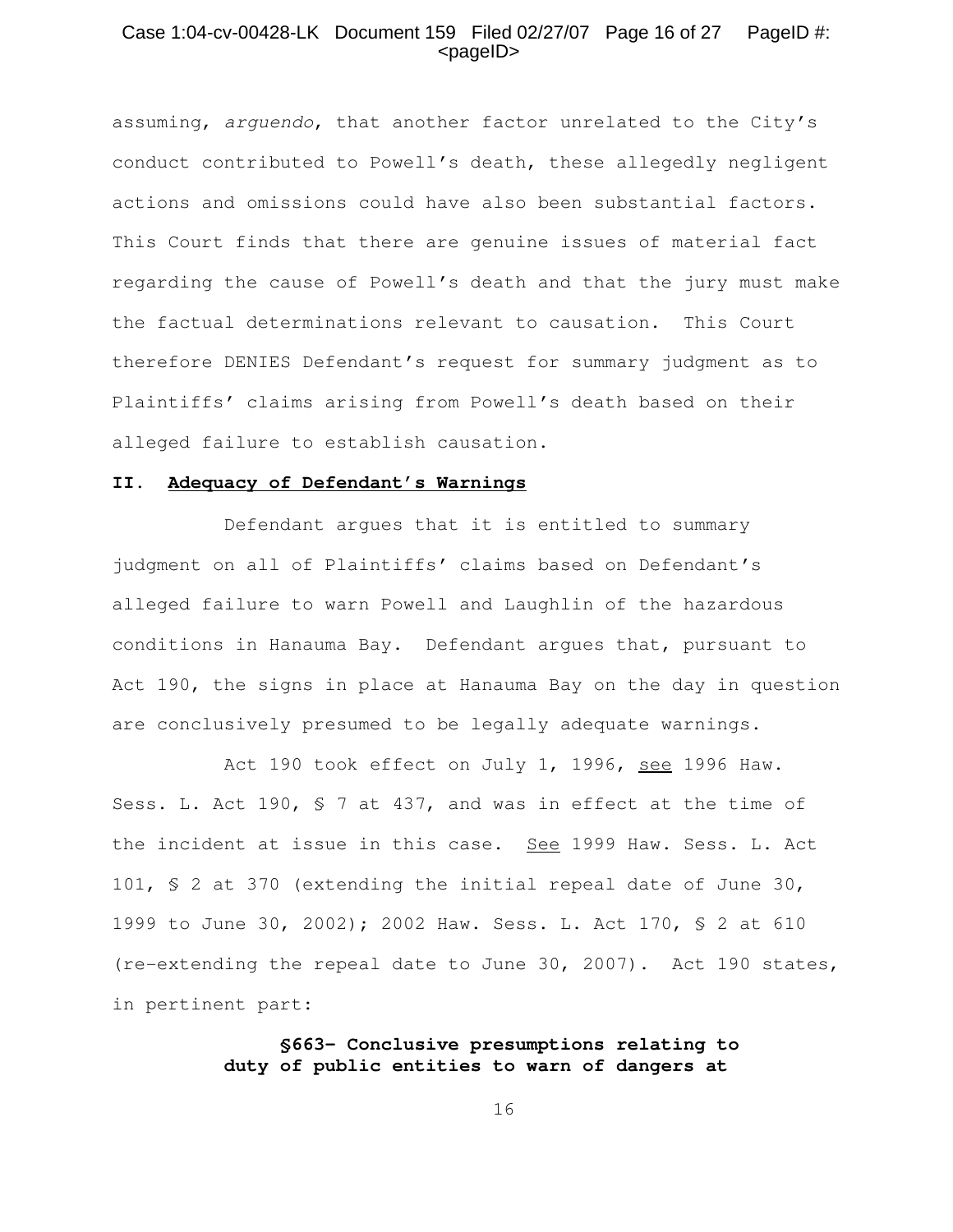## Case 1:04-cv-00428-LK Document 159 Filed 02/27/07 Page 17 of 27 PageID #:  $<$ pageID $>$

**public beach parks.** (a) The State or county operating a public beach park shall have a duty to warn the public specifically of dangerous shorebreak or strong current in the ocean adjacent to a public beach park if these conditions are extremely dangerous, typical for a specific beach, and if they pose a risk of serious injury or death.

(b) A sign or signs warning of dangerous shorebreak or strong current shall be conclusively presumed to be legally adequate to warn of these dangerous conditions, if the State or county posts a sign or signs warning of the dangerous shorebreak or strong current and the design and placement of the warning sign or signs has been approved by the chairperson of the board of land and natural resources. The chairperson shall consult the governor's task force on beach and water safety prior to approving the design and placement of the warning sign or signs.

· · · ·

(f) Neither the State nor any county shall have a duty to warn of dangerous natural conditions in the ocean other than as provided in this section.

(g) In the event that a warning sign, device, or system posted or established in accordance with this section is vandalized, otherwise removed, or made illegible, the conclusive presumption provided by this section shall continue for a period of five days from the date that the vandalism, removal, or illegibility is discovered by the State or county. . . .

(h) The chairperson shall consider the needs of the public to be warned of potentially dangerous conditions in the ocean adjacent to a public beach park prior to issuing an approval for the design and placement of a warning sign or a comprehensive plan. The chairperson may require warning devices or systems in addition to the signing before approving the design and placement of a warning sign or a comprehensive plan. The approval of the design and placement of a warning sign, device, system or comprehensive plan provided in this section shall be a discretionary decision under chapter 662.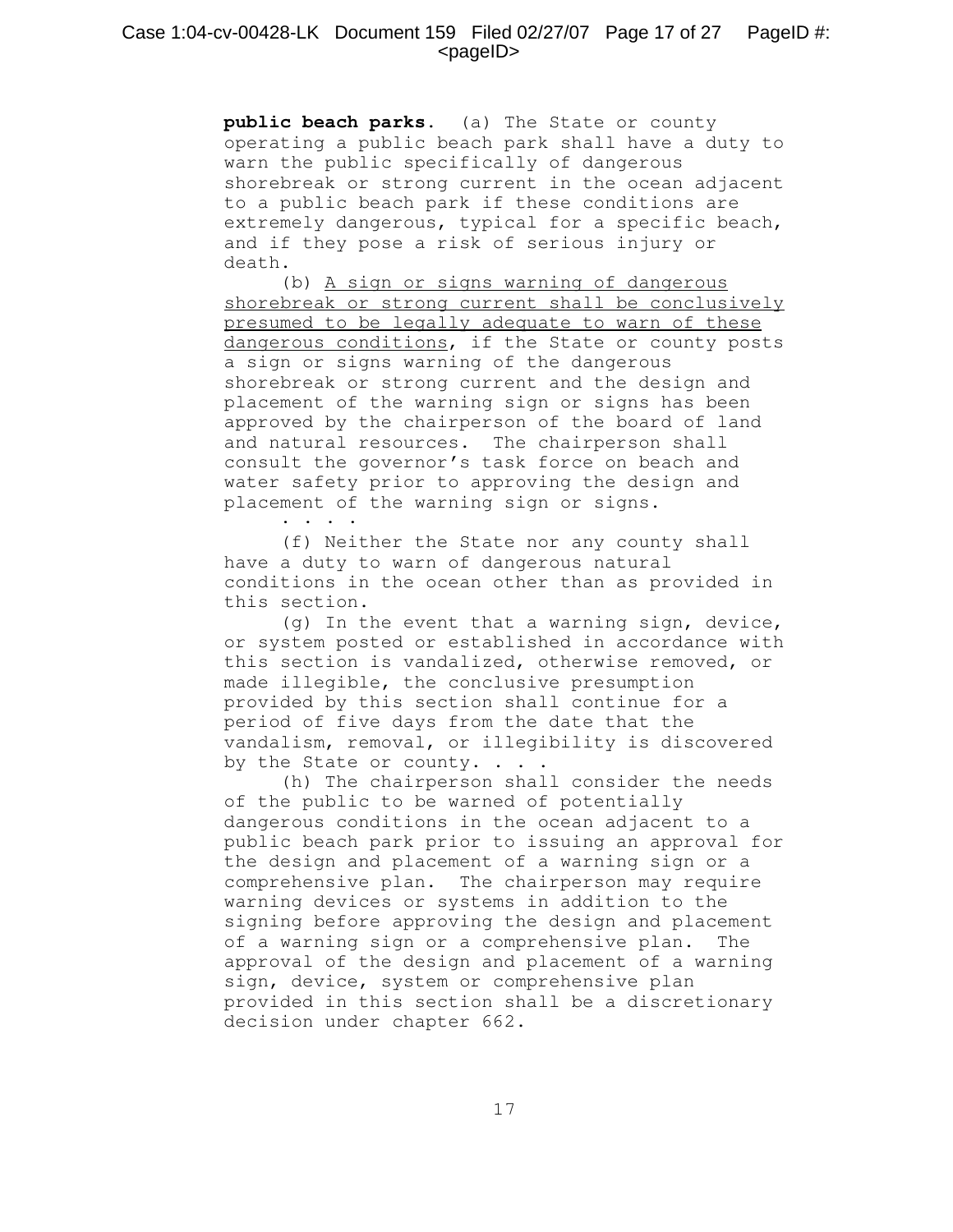## Case 1:04-cv-00428-LK Document 159 Filed 02/27/07 Page 18 of 27 PageID #:  $<$ pageID $>$

1996 Haw. Sess. L. Act 190,  $\S$  2 at 435-36 (emphasis added).<sup>1</sup> Courts must strictly construe Act 190's requirements because Act 190 places specific limitations on the State's and the counties' duty to warn, in derogation of common law tort principles. See Lansdell v. County of Kauai, 110 Hawai`i 189, 201, 130 P.3d 1054, 1066 (2006).

In support of the Motion, Defendant submitted the declaration of Ralph S. Goto, who has been the Administrator of the Ocean Safety and Lifeguard Services Division, Honolulu Emergency Services Department, City and County of Honolulu, since 1981. [Goto Decl. at  $\text{\ensuremath{\mathbb{I}}\xspace}$  1.] Mr. Goto states that, on the day of the incident, there were three signs at Hanauma Bay which warned of the strong current and these signs were neither vandalized, removed, nor illegible. According to Mr. Goto, as of the date of the incident, the chairperson of the Board of Land and Natural Resources ("BLNR") had approved the design and placement of the signs. [Id. at  $\mathbb{I}\mathbb{I}$  5-7.] Defendant also included photographs of the signs as they existed on the date of the incident.<sup>2</sup> [Id. at ¶ 8; Exh. E to Def.'s Facts.]

In their memorandum in opposition to the Motion, Plaintiffs argued that there is a genuine issue of material fact

 $1$  Act 190 was codified as Haw. Rev. Stat. § 663-10.5.

 $2$  The Goto Declaration actually refers to July 9, 2002, but this appears to be a typographical error.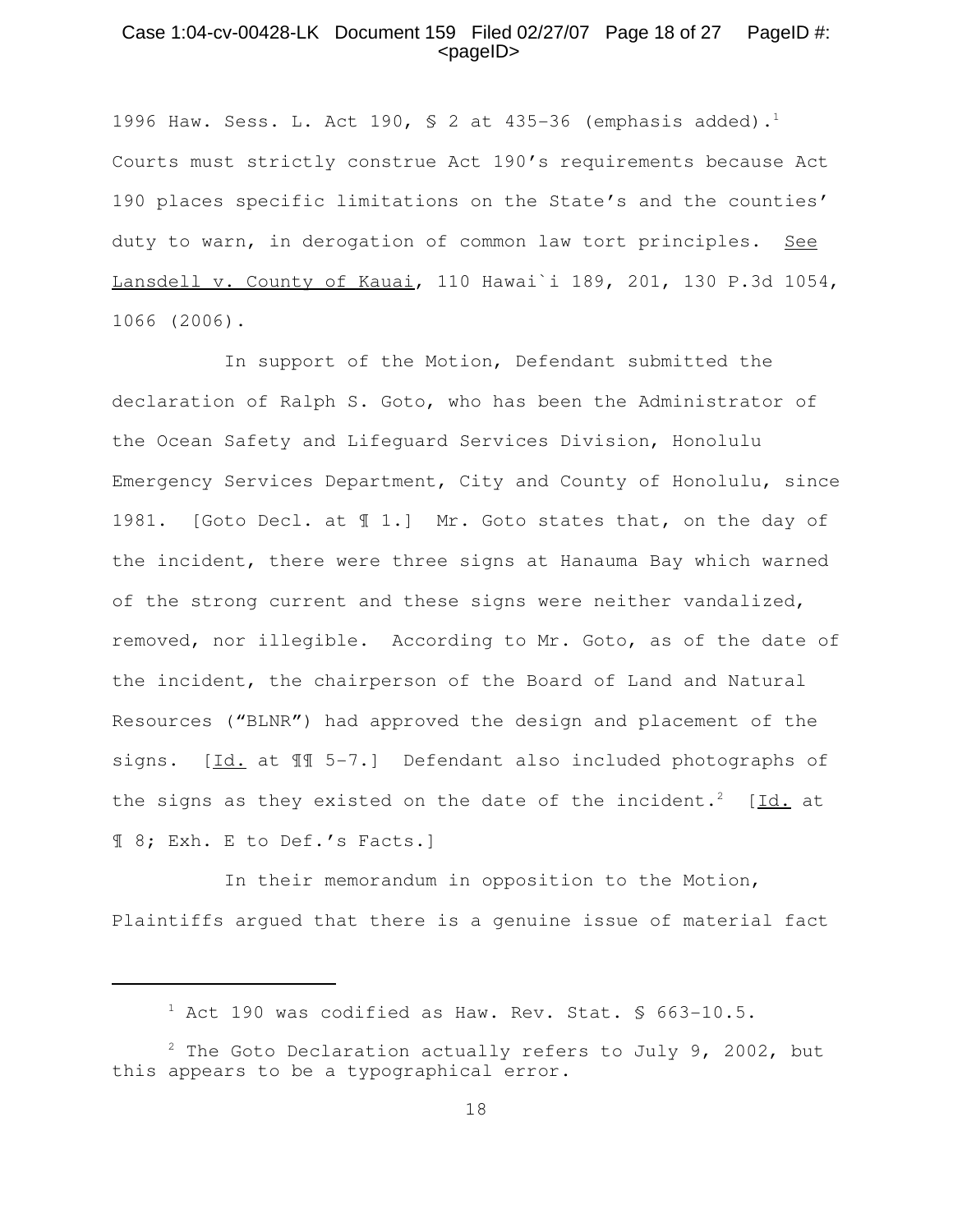### Case 1:04-cv-00428-LK Document 159 Filed 02/27/07 Page 19 of 27 PageID #:  $<$ pageID $>$

regarding the applicability of Act 190's presumption. Plaintiffs contend that Defendant has not established that Hanauma Bay complied with the conditions set forth in Act 190. Defendant submitted another declaration by Mr. Goto with their reply. Mr. Goto stated that he is also a member of the task force established pursuant to Act 190 ("the Task Force") and had been since 1996. [Reply, Supp. Decl. of Ralph S. Goto ("Supp. Goto Decl.") at ¶¶ 3-4.] He stated that, as a member of the Task Force, he received documentation relating to Act 190 petitions and approvals, including documents concerning Hanauma Bay's signs.  $[\underline{Id.}$  at  $\P$   $\overline{1}$  5-8.]

Defendant also submitted: a form describing the three proposed locations of the Hanauma Bay current warning signs, including a map showing the proposed placements; and an October 13, 1997 memorandum to Michael Wilson, the Chairperson of BLNR ("the Chairperson"), from Ralston Nagata, the Chairperson's Designee for the Task Force. [Exhs. H & I to Reply.] The memorandum states:

> The Task Force has reviewed documentation prepared for your approval action. The Task Force "Guidelines for Signage Placement" provided general guidance for locations selected. The attached documentation on the City and County of Honolulu's parks include recommended revisions as described in the Task Force's May 29 and July 17, 1997 minutes.

> All submitted documentation sheets will be date stamped, as your sign placement approval, together with your previous sign design approval, are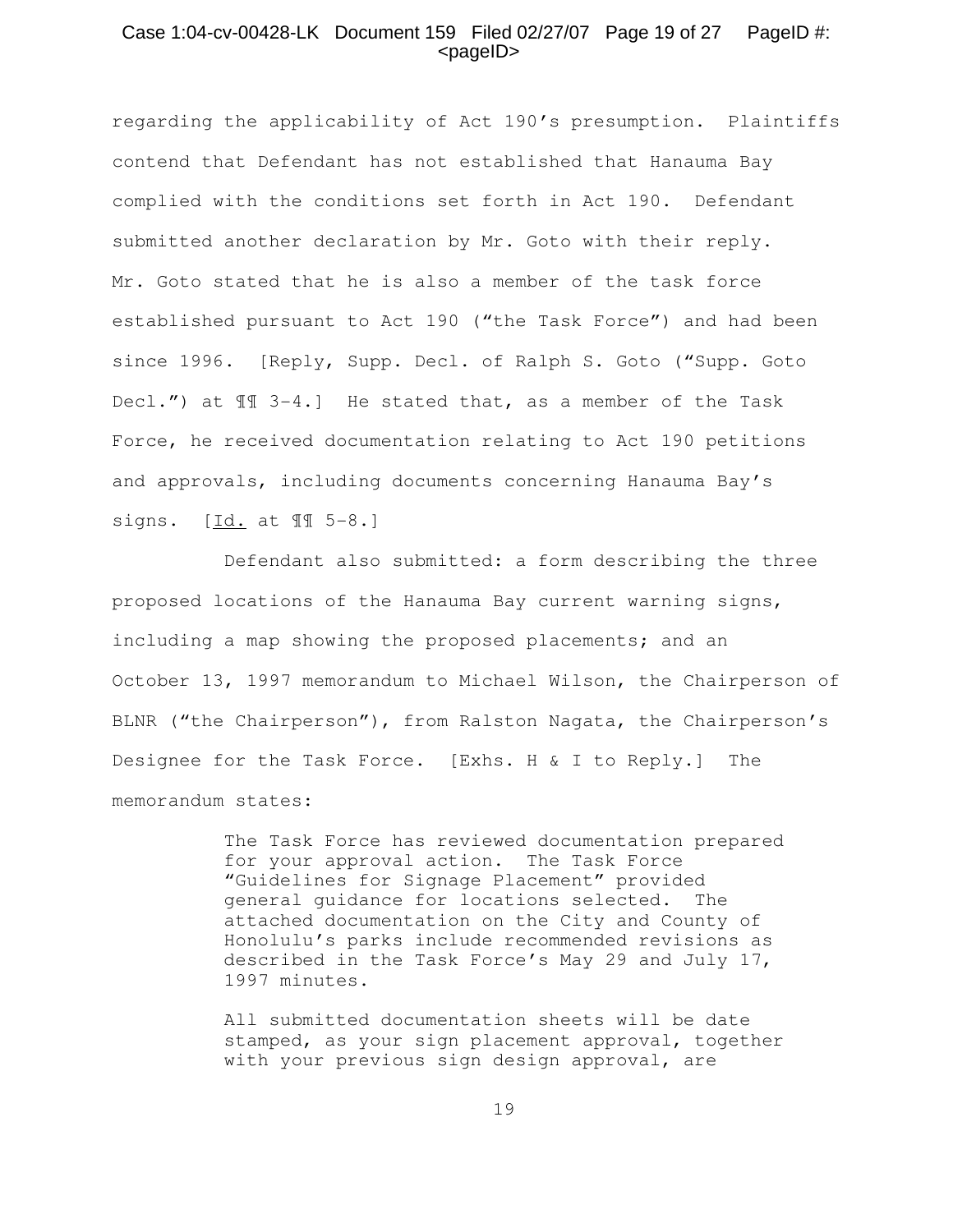## Case 1:04-cv-00428-LK Document 159 Filed 02/27/07 Page 20 of 27 PageID #: <pageID>

necessary steps in administering Act 190. . . . Thereafter, the signs will be installed at the approved placement locations.

[Exh. I to Reply.] Below this text is the Chairperson's October 16, 1997 signature to the statement: "I hereby approve all sign placements for City and County of Honolulu's parks submitted via this memorandum[.]"  $[Id.]$  The memorandum includes a list of City and County of Honolulu Beach Parks, including Hanauma Bay, and a map showing the locations of the beach parks. Those two pages, as well as the two pages in Exhibit H, are date stamped "Oct 16 1997", indicating the Chairperson's approval.

In order to trigger Act 190's conclusive presumption, a county must obtain approval of both the design and placement of warning signs. See Act 190,  $\frac{1}{2}$  (b) at 435. The Chairperson's October 16, 1997 approval, however, clearly applies only to "sign placements". Mr. Nagata's October 13, 1997 memorandum refers to the Chairperson's prior approval of sign design, but Defendant has not submitted any evidence of this approval. Further, there is no indication that the Chairperson considered "the needs of the public to be warned of potentially dangerous conditions" prior to approving Hanauma Bay's warning signs. See Act 190, § 2(h) at 436.

This Court finds that, at this time, there is a material issue of genuine fact regarding whether the warning signs at Hanauma Bay on the day of the incident met the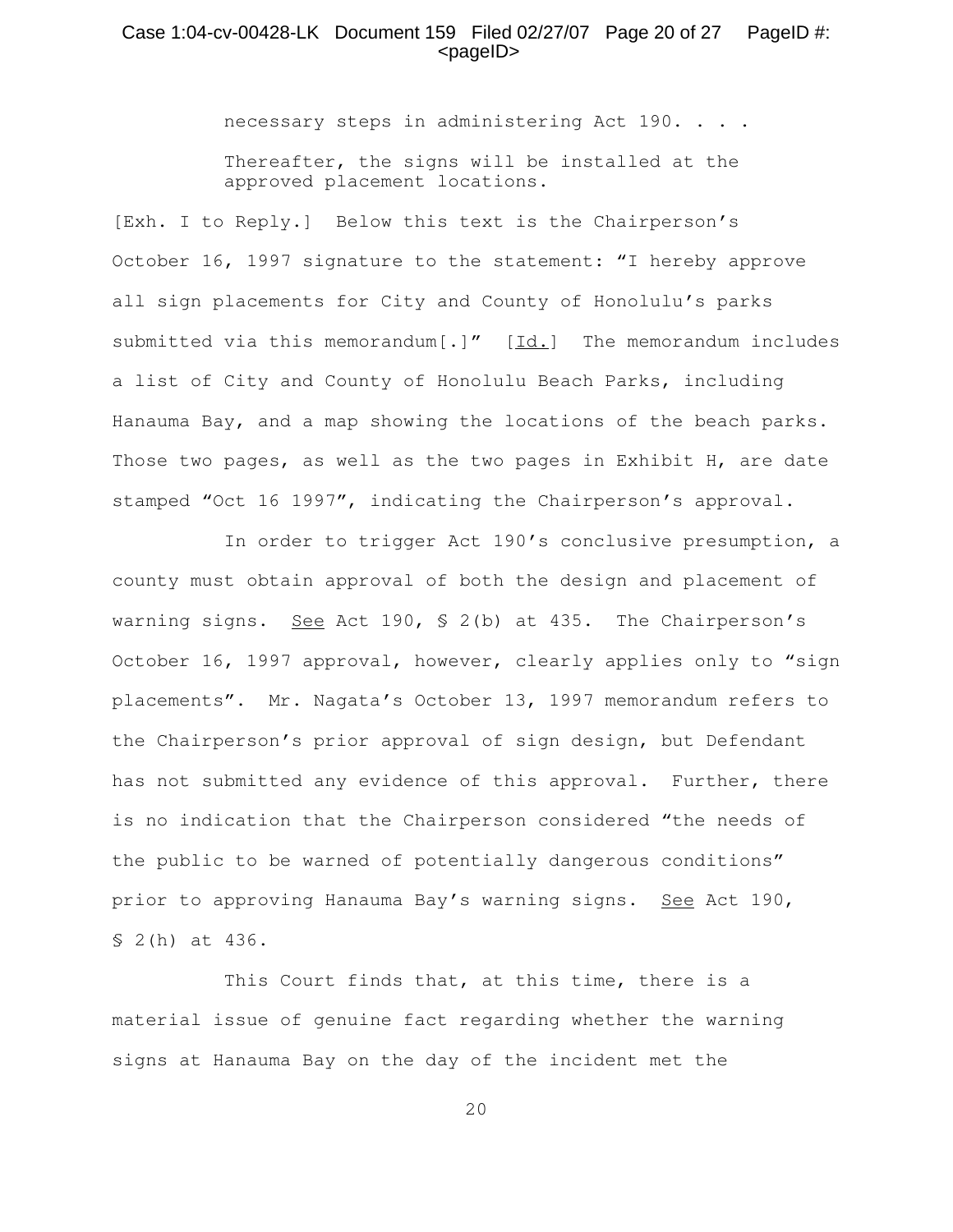## Case 1:04-cv-00428-LK Document 159 Filed 02/27/07 Page 21 of 27 PageID #:  $<$ pageID $>$

requirements of Act 190. This Court therefore cannot apply Act 190's conclusive presumption of legally adequate warnings. Defendant's request for summary judgment as to all claims alleging that Hanauma Bay's warning signs are inadequate is DENIED.<sup>3</sup>

#### **III. Lifeguards' Alleged Negligence**

Defendant argues that it is entitled to summary judgment as to the claims arising from the lifeguards' actions or omissions because, under Hawai`i law, a plaintiff must prove that the actions or omissions of county lifeguards were wanton or grossly negligent. Defendant argues that Plaintiffs failed to plead gross negligence or wanton conduct. Defendant cites the following language from the Complaint: "Defendant City acted in a careless and negligent manner in that its employees and agents negligently performed water safety and lifeguard duties and failed to keep a proper lookout for swimmers in distress, including Decedent Powell and Decedent Laughlin." [Complaint at ¶ 15.] Defendant argues that this merely alleges simple

<sup>3</sup> Plaintiffs argued that the Court should not consider Exhibit I because Defendant did not timely produce it to Plaintiffs in discovery. Plaintiffs also argued that this Court should not consider Exhibit I because it is inadmissible hearsay. Insofar as this Court has found that Exhibits H and I alone are not enough to trigger Act 190's conclusive presumption, this Court declines to address these arguments at this time and expresses no opinion as to the merits of these objections. If Plaintiffs wish to have Exhibit I excluded at trial, Plaintiffs should a motion for discovery sanctions or a motion in limine.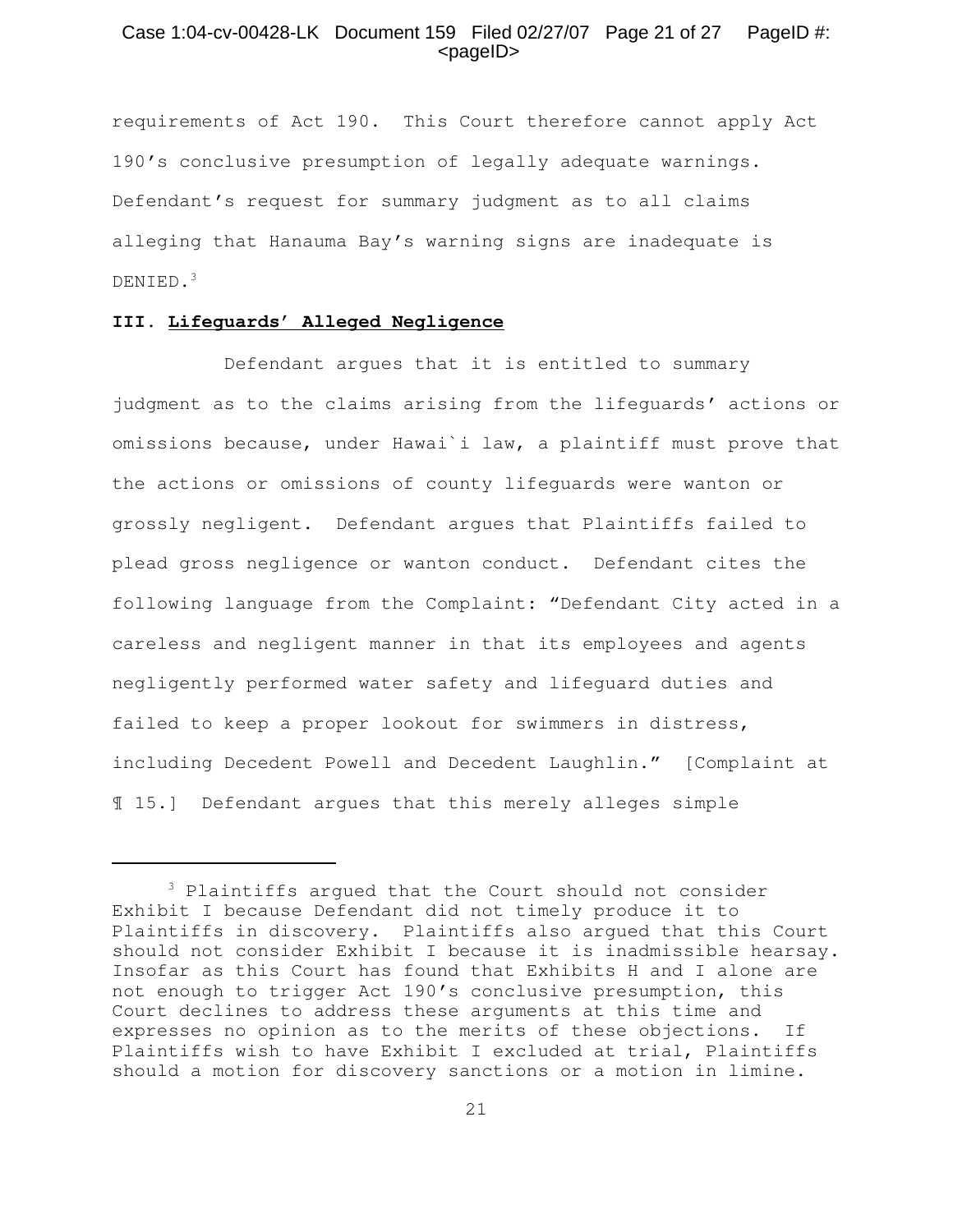## Case 1:04-cv-00428-LK Document 159 Filed 02/27/07 Page 22 of 27 PageID #:  $<$ pageID $>$

negligence, to which county lifeguards are immune.

Act 170 took effect on June 18, 2002 and will be repealed June 30, 2007. See 2002 Haw. Sess. Laws, Act 170, § 5 at 610. Act 170 added the following provisions to Haw. Rev. Stat. § 663-10.5:

> **§663- Exception to liability for county lifeguard services.** (a) For the purpose of this section:

"County lifeguard" means a person employed as a lifeguard by a county of this State.

"Employing county" means the county employing a county lifeguard.

(b) Notwithstanding any other law to the contrary, a county lifeguard, the employing county, and the State shall not be liable for any civil damages resulting from any act or omission of the lifeguard while providing rescue, resuscitative, or other lifeguard services on the beach or in the ocean in the scope of employment as a county lifeguard. This exception from liability, however, shall not apply when the claim for civil damages results from a county lifeguard's gross negligence or wanton act or omission.

Act 170, § 2 at 609-10.

Plaintiffs do not dispute that, to the extent the Complaint alleges that Defendant's lifeguards were responsible for Powell and Laughlin's deaths, it must allege that the lifeguard's actions or omissions were grossly negligent or wanton. Plaintiffs, however, argue that, under notice pleading, the Complaint contains sufficient allegations of gross negligence or wanton acts or omissions. Plaintiffs point to the following portion of the Complaint: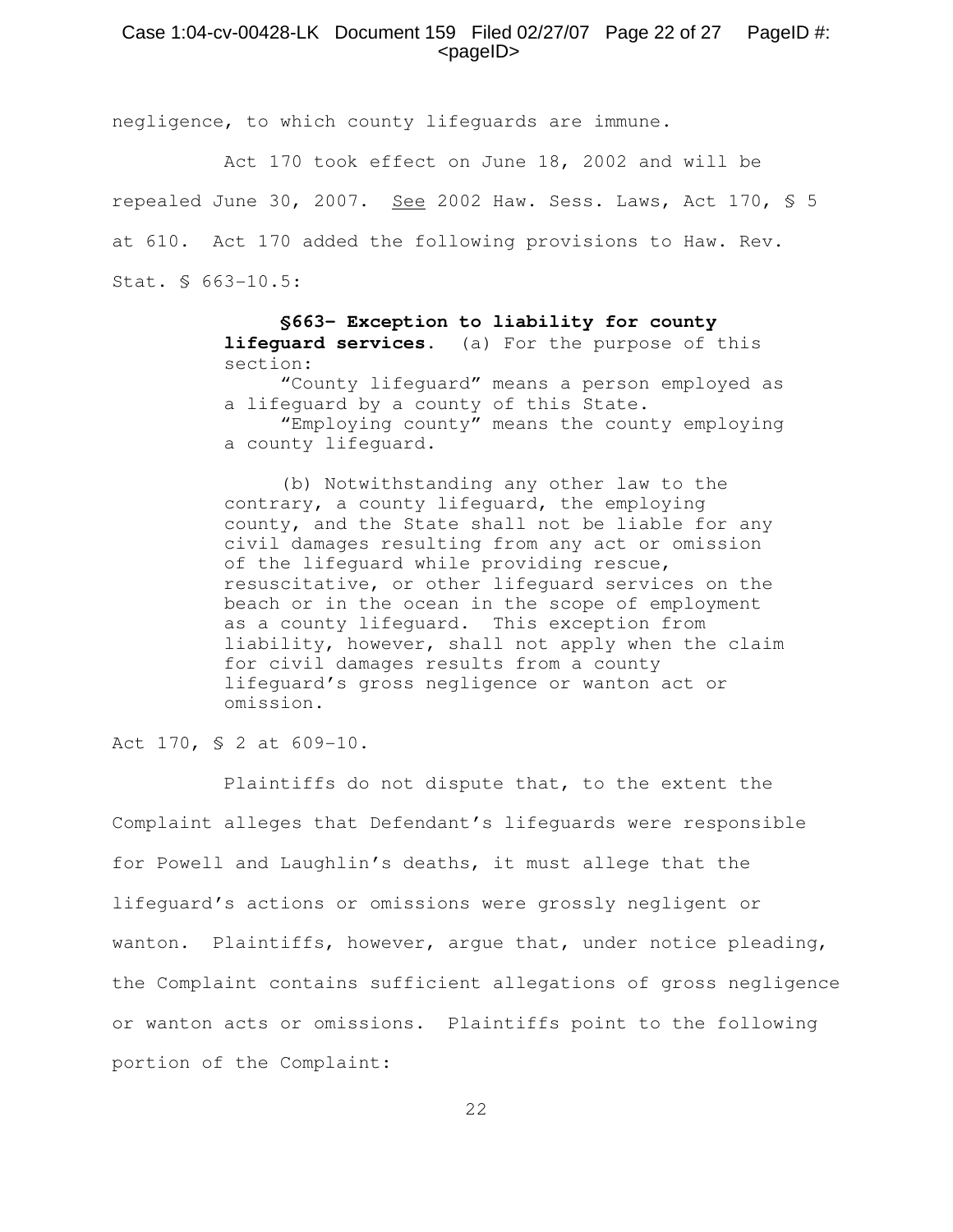## Case 1:04-cv-00428-LK Document 159 Filed 02/27/07 Page 23 of 27 PageID #:  $<$ pageID $>$

19. Plaintiffs reallege and incorporate by reference all of the allegations contained in this Complaint as though fully set forth and repeated here.

20. Defendant City acted in a grossly negligent and wanton manner because, among other reasons, a visitor center employee or agent of Defendant City directed decedents to swim at the southern edge of the bay without any warning or without adequate warning, although Defendant City and its employees an [sic] agents knew or should have known the southern edge of the bay was more dangerous compared to other parts of the bay, and was very dangerous on July 19, 2002, considering the ocean conditions that day, and was otherwise unstaffed or understaffed by water safety officers and lifeguards. 21. As a direct and proximate result of the gross negligence and wanton acts of Defendant City, through its employees and agents, Decedent Powell and Decedent Laughlin drowned . . . .

[Mem. in Opp. at 21 (quoting Complaint at ¶¶ 19-21) (emphases in original).]

A complaint must include "a short and plain statement of the claim showing that the pleader is entitled to relief[.]" Fed. R. Civ. P. 8(a)(2). The Supreme Court has stated that "the Rule mean[s] what it sa[ys]." Leatherman v. Tarrant County Narcotics Intelligence & Coordination Unit, 507 U.S. 163, 168 (1993). The Supreme Court further held that, the liberal "notice pleading" standard,

> do[es] not require a claimant to set out in detail the facts upon which he bases his claim. To the contrary, all the Rules require is 'a short and plain statement of the claim' that will give the defendant fair notice of what the plaintiff's claim is and the grounds upon which it rests.

Id. (citations and quotation marks omitted).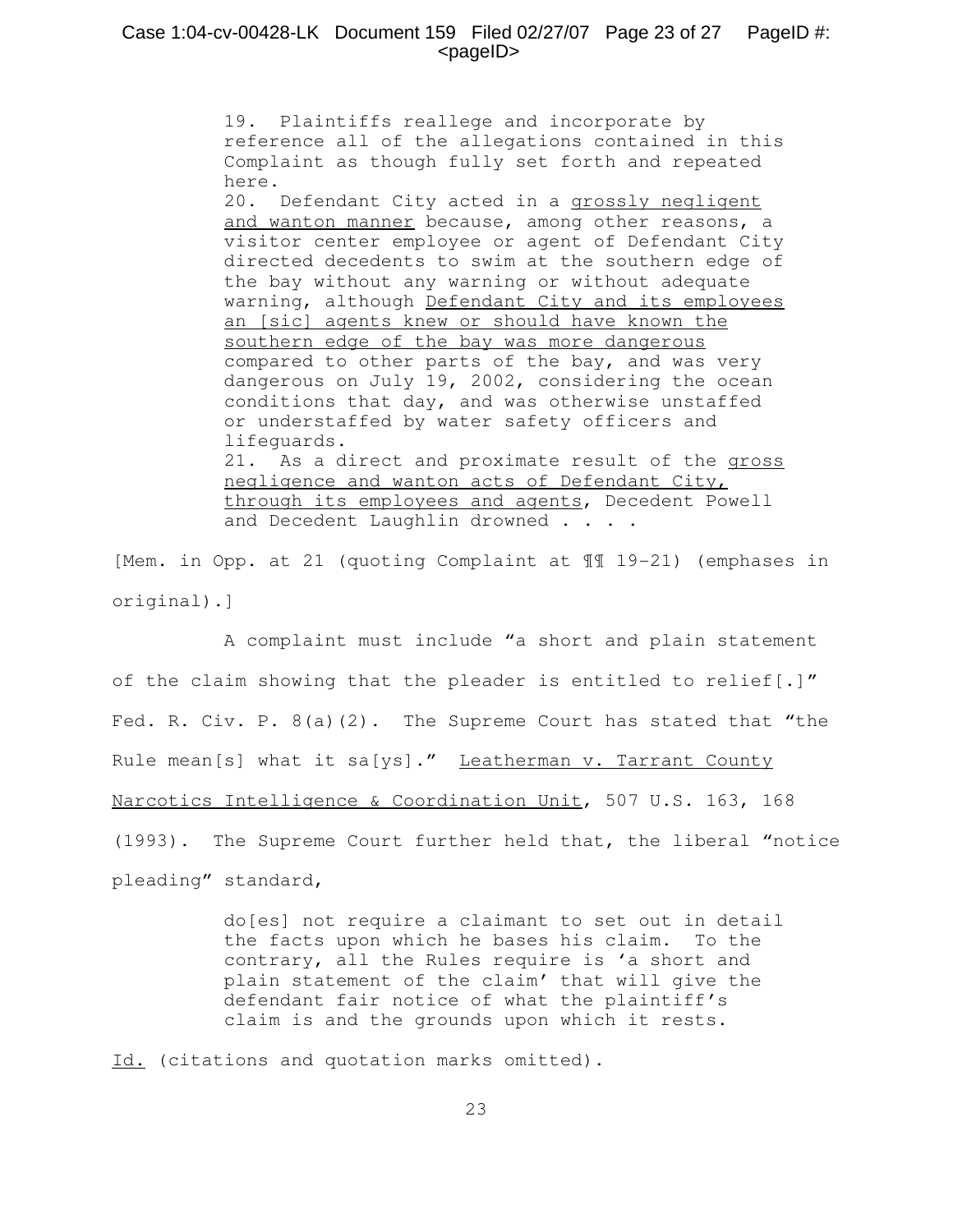## Case 1:04-cv-00428-LK Document 159 Filed 02/27/07 Page 24 of 27 PageID #: <pageID>

In Count I of the Complaint, Plaintiffs do not allege gross negligence or wanton actions or omissions on the part of the lifeguards. Count II of the Complaint, however, incorporates all of the prior allegations in the Complaint and Count II clearly alleges that Defendant and its agents and employees acted in a grossly negligent and wanton manner. This Court therefore finds that the allegations in the Complaint are sufficient to raise a claim based on the lifeguards' gross negligence and/or wanton acts or omissions. The Court also finds that Plaintiffs have presented enough evidence of the lifeguards' gross negligence or wanton conduct to survive summary judgment. Defendant's Motion is DENIED as to its argument that Plaintiffs failed to allege gross negligence or wanton conduct.

## **IV. Claims Arising from Visitor Center Worker's Actions**

Count II of the Complaint alleges, inter alia, that a visitor center worker directed Powell and Laughlin's group to swim at the southern edge of the bay, despite the dangerous conditions of the day and without warning them about the dangerous conditions. [Complaint at ¶ 20.] Defendant submitted a declaration by Alan Hong, the manager of Hanauma Bay, stating that, at the time of the incident, the University of Hawai`i provided volunteers to staff the Hanauma Bay visitor center pursuant to contract. Mr. Hong therefore asserts that the person referenced in paragraph 20 of the Complaint was a University of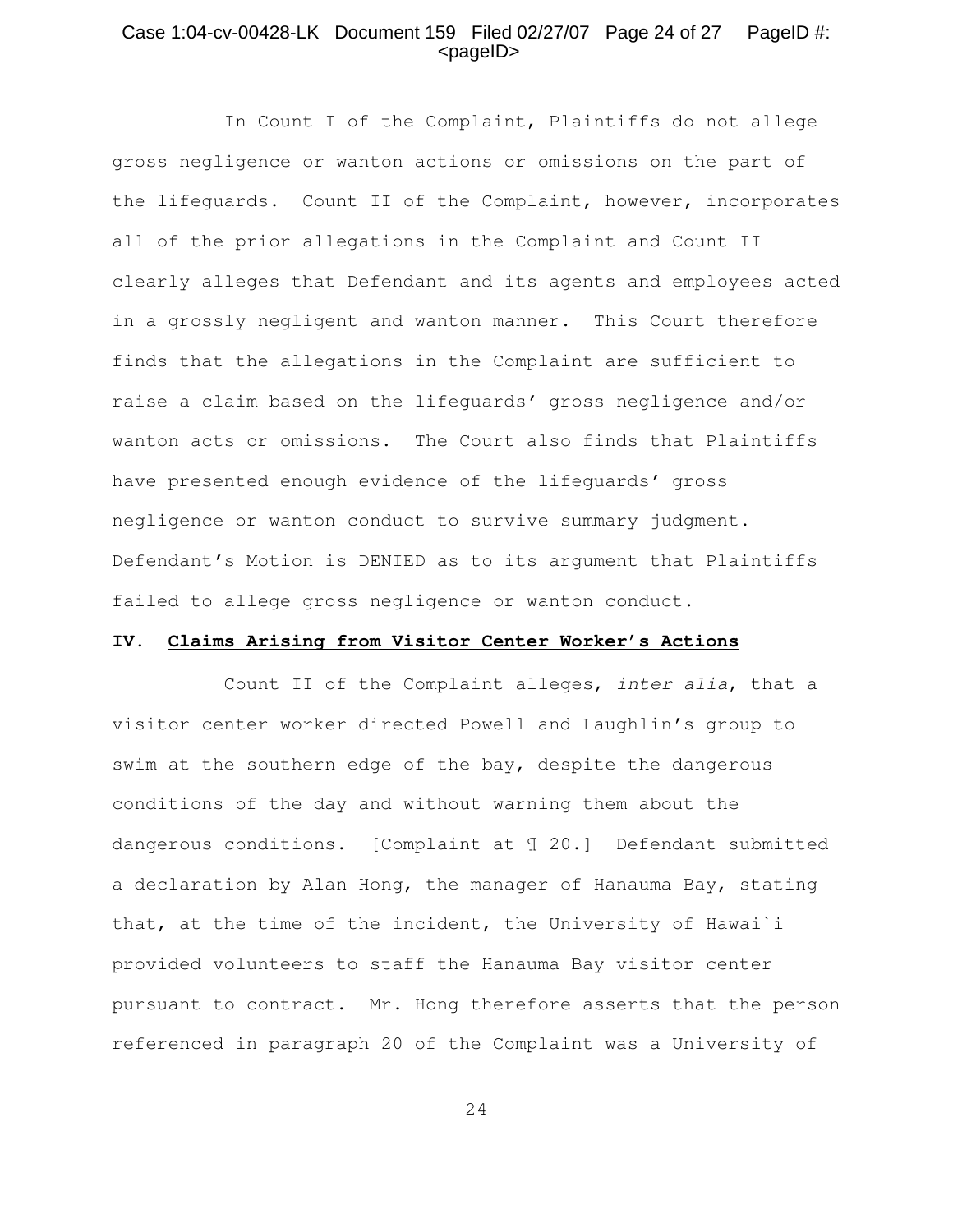## Case 1:04-cv-00428-LK Document 159 Filed 02/27/07 Page 25 of 27 PageID #: <pageID>

Hawai`i volunteer and was not Defendant's agent or employee. [Def.'s Facts, Decl. of Alan Hong at ¶¶ 1, 5-9.] Plaintiffs argue that Defendant is not entitled to summary judgment on this claim because it did not produce any admissible evidence to establish that the visitor center employee was not Defendant's agent or employee. Defendant did not identify the person, nor did it produce a log showing the volunteers who worked at the visitor center on the day in question. Plaintiffs, however, do not present evidence contradicting Mr. Hong's declaration.

This Court finds that, as the manager of Hanauma Bay, Mr. Hong possesses the personal knowledge and expertise to testify regarding the personnel at the Hanauma Bay visitor center. Mr. Hong's declaration is sufficient to establish that the workers at the visitor center on the day in question were University of Hawai`i volunteers. Plaintiffs have not presented any evidence that the visitor center worker was in fact Defendant's employee, nor have they presented any evidence that the contract between the University of Hawai`i and Hanauma Bay was such that the worker should be considered Defendant's agent. The Court therefore finds that the visitor center worker described in paragraph 20 of the Complaint was not Defendant's agent or employee. Defendant's Motion is GRANTED as to Plaintiffs' claims arising from the actions or omissions of the visitor center worker.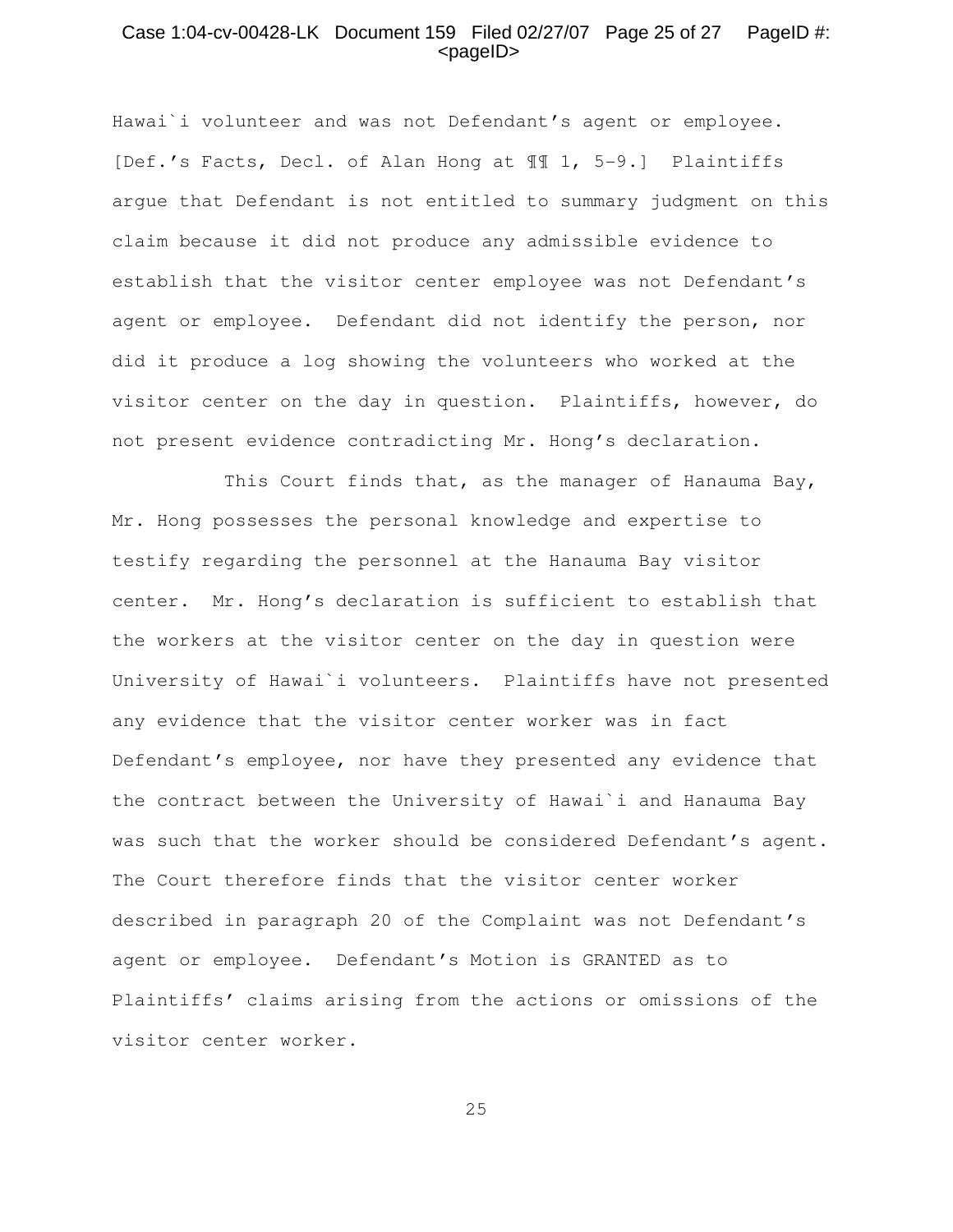## Case 1:04-cv-00428-LK Document 159 Filed 02/27/07 Page 26 of 27 PageID #: <pageID>

## **V. Punitive Damages**

Plaintiffs' Complaint prays for, inter alia, "general, special and punitive damages in amounts that will be proven at trial[.]" [Complaint at pg. 6.] Defendant is a municipality. In Lauer v. Young Men's Christian Ass'n of Honolulu, the Hawai`i Supreme Court held that, for policy reasons, a municipality is not liable for punitive damages. See 57 Haw. 390, 402, 557 P.2d 1334, 1342 (1976). It held that the deterrent or retributive effect of punitive damages may only fall upon the individual wrongdoer, including "a person superior in authority who expressly authorizes, ratifies or condones the tortious act of the employee." See id. Insofar as Plaintiffs did not name any individuals as defendants, Plaintiffs cannot recover punitive damages. Defendant's Motion is therefore GRANTED as to Plaintiffs' request for punitive damages.

#### **CONCLUSION**

On the basis of the foregoing, Defendant's Motion for Partial Summary Judgment, filed December 29, 2006, is HEREBY GRANTED IN PART and DENIED IN PART. The Motion is GRANTED, and summary judgment shall be entered in favor of Defendant, as to: 1) the claims in Count II of the Complaint arising from the actions and omissions of the visitor center worker; and 2) Plaintiffs' request for punitive damages. The Motion is DENIED in all other respects.